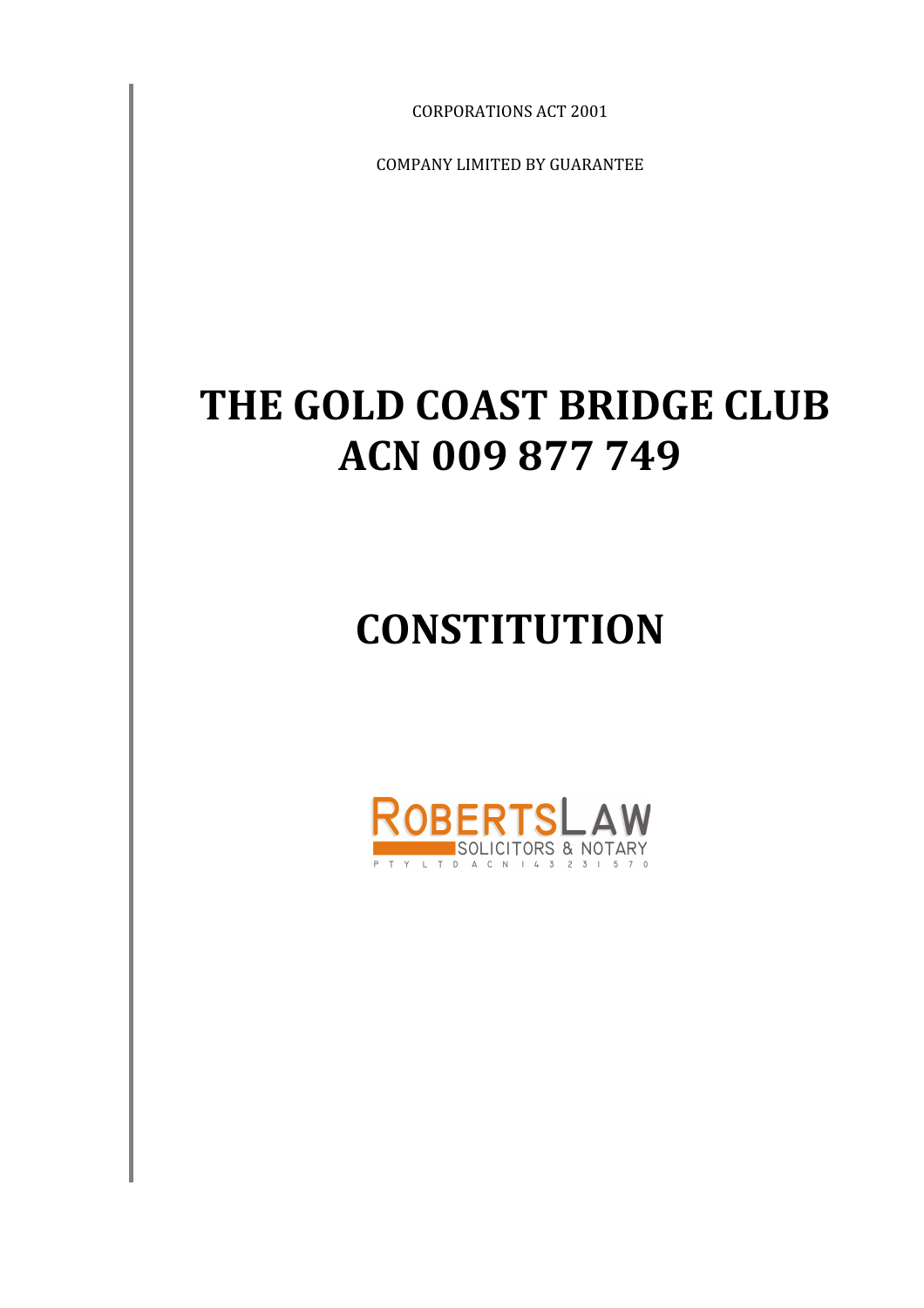| Clause(s)                        |                                                            | Page |
|----------------------------------|------------------------------------------------------------|------|
|                                  | 1-7 Preliminary                                            | 3    |
|                                  | 8-23 Membership                                            | 5    |
|                                  | 24-44 Meetings                                             | 9    |
|                                  | 45-48 By-laws                                              | 14   |
|                                  | 49-50 Disciplinary Provisions                              | 15   |
|                                  | 51-52 Alteration to Constitution                           | 16   |
|                                  | 53-77 Board Members: Appointment, Removal and Remuneration | 16   |
|                                  | <b>78-84 Board Members Meetings</b>                        | 27   |
| 85-86 Seal                       |                                                            | 29   |
|                                  | 87-91 Accounting and Reporting Obligations                 | 29   |
|                                  | 92-93 Notices                                              | 31   |
|                                  | 94-96 Winding Up                                           | 31   |
|                                  | 97-98 Indemnity                                            | 31   |
| 99-100 Self Promotion of Members |                                                            | 32   |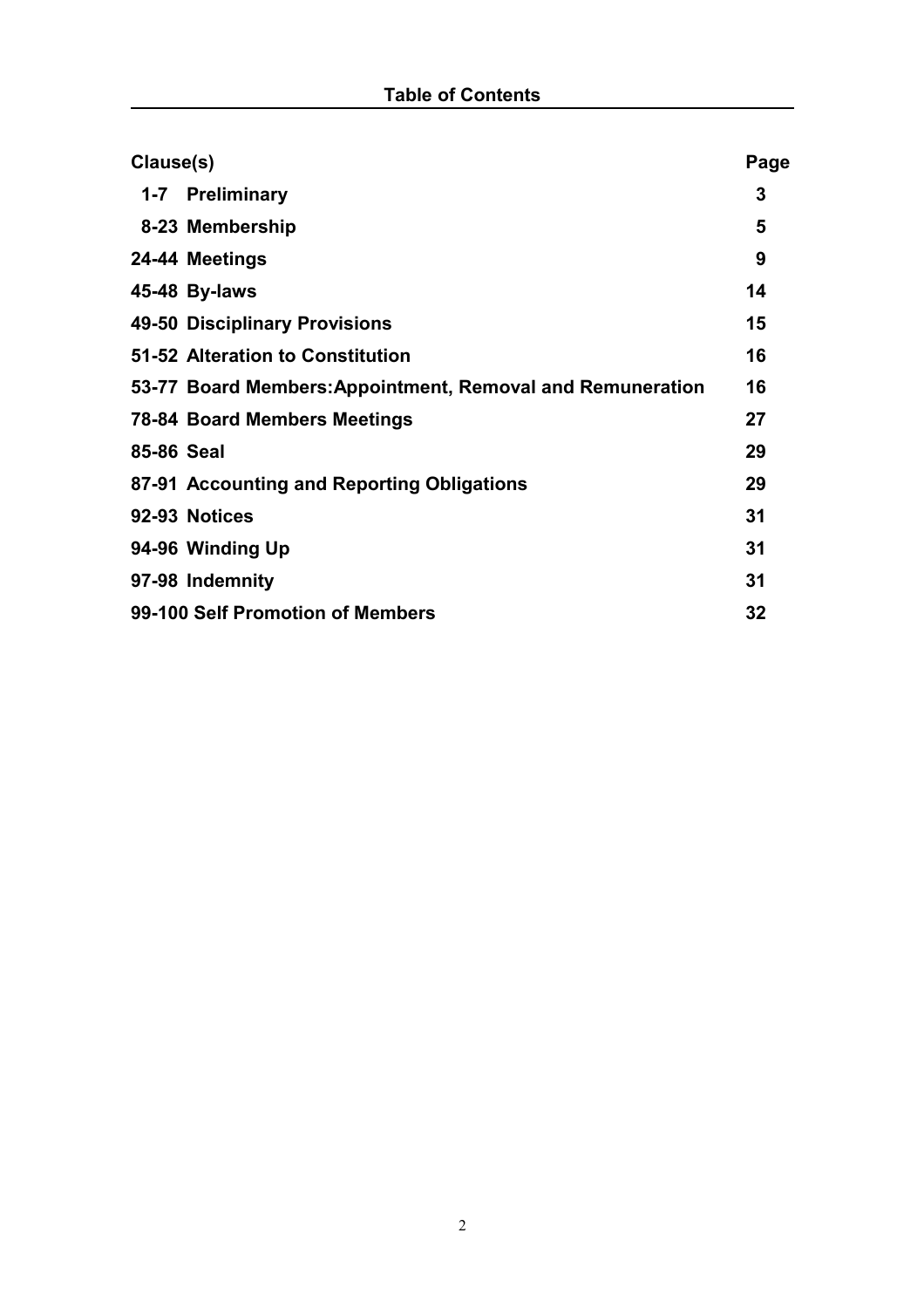# **CORPORATIONS ACT 2001 CLUB LIMITED BY GUARANTEE CONSTITUTION**

# **OF**

# **THE GOLD COAST BRIDGE CLUB**

#### **PRELIMINARY**

In this Constitution if not inconsistent with the subject or context, the words standing in the first column of the following table shall bear the meaning set opposite them respectively in the second column thereof.

| <b>WORDS</b>             | <b>MEANING</b>                                                                                                                                                                                             |
|--------------------------|------------------------------------------------------------------------------------------------------------------------------------------------------------------------------------------------------------|
| The Club                 | The Gold Coast Bridge Club ACN 009 877 749                                                                                                                                                                 |
| The Act                  | Corporations Act (Cth) 2001                                                                                                                                                                                |
| <b>Board Members</b>     | Board Members for the time being of the Club, and<br>include an alternate or substituted Board Member(s)<br>and Directors for the time being of the Club.                                                  |
| The Board                | The whole or any number of Board Members of the<br>Club for the time being assembled at a meeting of<br>Board Members in accordance with the Constitution<br>of the Club and not being less than a quorum. |
| <b>The Statutes</b>      | Corporations Act 2001 and every other Act for the<br>time being in force affecting the Club.                                                                                                               |
| <b>This Constitution</b> | This Constitution as originally framed or as from time<br>to time altered by special resolution.                                                                                                           |
| The Office               | The registered office of the Club.                                                                                                                                                                         |
| Member                   | A financial Member for the time being of the Club,<br>whose membership has not been cancelled or<br>suspended (or otherwise restricted).                                                                   |
| Paid<br>QBA              | Paid or credited as paid.<br>Queensland Bridge Association Inc ABN 16 455 215<br>118                                                                                                                       |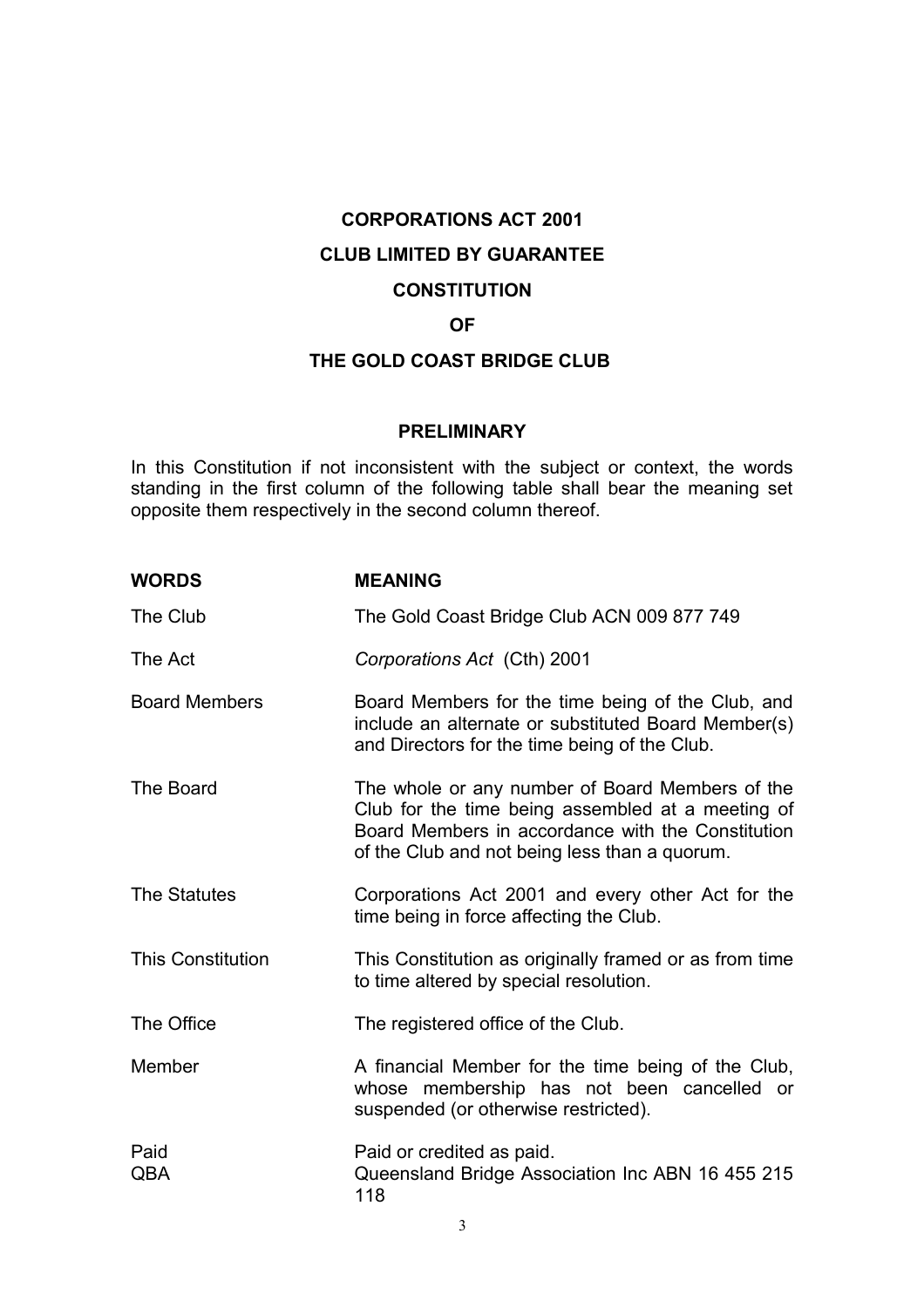| The Seal                    | The Common Seal of the Club.                                                                                    |
|-----------------------------|-----------------------------------------------------------------------------------------------------------------|
| The Statutory Secretary     | The person appointed by the Board Members to<br>perform the duties of Secretary of the Club (the<br>Secretary). |
| <b>ABF</b>                  | <b>Australian Bridge Federation</b>                                                                             |
| <b>General Meeting</b>      | Is a meeting of the Members properly called.                                                                    |
| <b>Special Resolution</b>   | Has the meaning assigned thereto<br>the<br>by<br>Corporations Act 2001.                                         |
| Month                       | Any calendar month.                                                                                             |
| Year                        | Any calendar year.                                                                                              |
| <b>Auditors and Bankers</b> | Those representative appointees from time to time of<br>the Club.                                               |
| In Writing                  | Written, Printed or Emailed or in any other mode of<br>representing or reproducing visual form.                 |

Unless the context otherwise requires and save as aforesaid any words or expressions defined in the Act shall bear the same meaning for this Constitution.

Words importing the singular shall include the plural and vice versa.

Words importing the masculine gender, include the feminine gender.

Words importing person include Corporations.

The heading notes shall form no part of this Constitution.

# 1. The Name of the Club is: **THE GOLD COAST BRIDGE CLUB**

#### **Objectives**

2. The objectives of the Club are:

- (a) To promote, foster and encourage the playing of Bridge;
- (b) To promote, foster and encourage public participation in Bridge;
- (c) To establish and conduct schools, lectures, courses, seminars and to teach, train and instruct persons, and other forms of education, in Bridge;
- (d) To promote competitions in Bridge;
- (e) To affiliate and cooperate with other organizations or associations whose aims and objects are similar to those of the Club;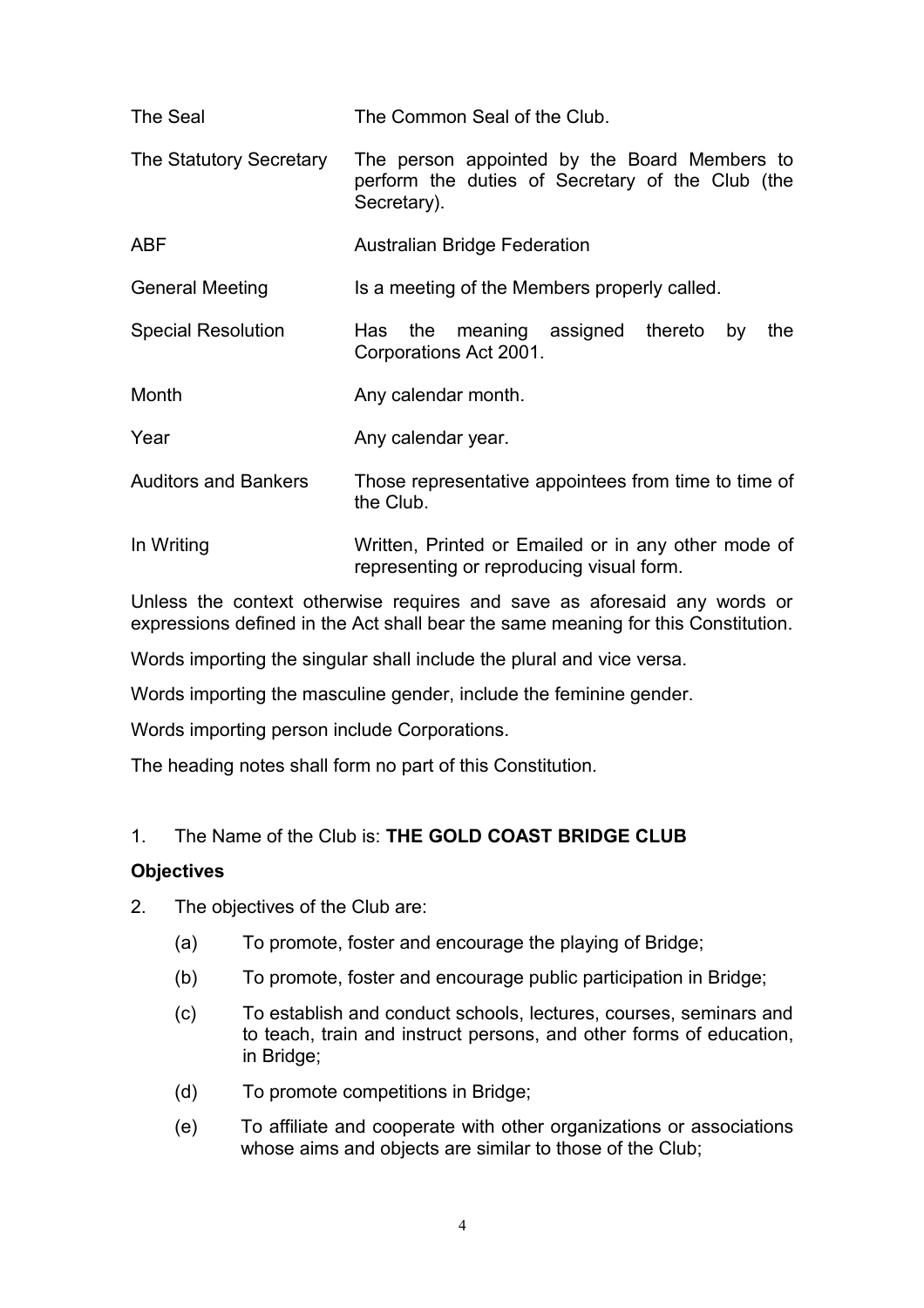- (f) To provide premises, facilities and resources for the attainment of the objectives of the Club.
- 3 The assets and income of the Club shall be applied solely in furtherance of its above-mentioned objectives and no portion shall be distributed directly or indirectly to the Members of the Club except as bona fide compensation for services rendered or expenses incurred on behalf of the Club.

#### **Powers of the Club**

- 4. The Club shall have the powers of an individual.
- 5. The Club may, for example:
	- (a) enter into contracts;
	- (b) acquire, hold, deal with and dispose of property;
	- (c) make charges for services and facilities it supplies; and
	- (d) do other things necessary or convenient to be done in carrying out its affairs.
- 6. The liability of the Members is limited.
- 7. Every Member of the Club undertakes to contribute to the property of the Club in the event of the Club being wound up while he or she is a Member, or within one year after he or she ceases to be a Member, for payment of
	- (a) the debts and liabilities of the Club contracted before he or she ceases to be a Member; and
	- (b) the costs, charges and expenses of winding up; and
	- (c) for the adjustment of the rights of the contributories among themselves;

The Member's liability amount is not to exceed ten dollars (\$10.00).

# **MEMBERSHIP**

- 8.1 (a) All individual persons interested in the Objectives of the Club shall be eligible to apply to become a Member of the Club.
	- (b) Every application for Membership of the Club shall be made in writing, signed by the applicant and two current Members of the Club, together with payment of the appropriate fee at the time. If an applicant has, within the previous 5 years been suspended or expelled from a bridge club, that fact must be disclosed on the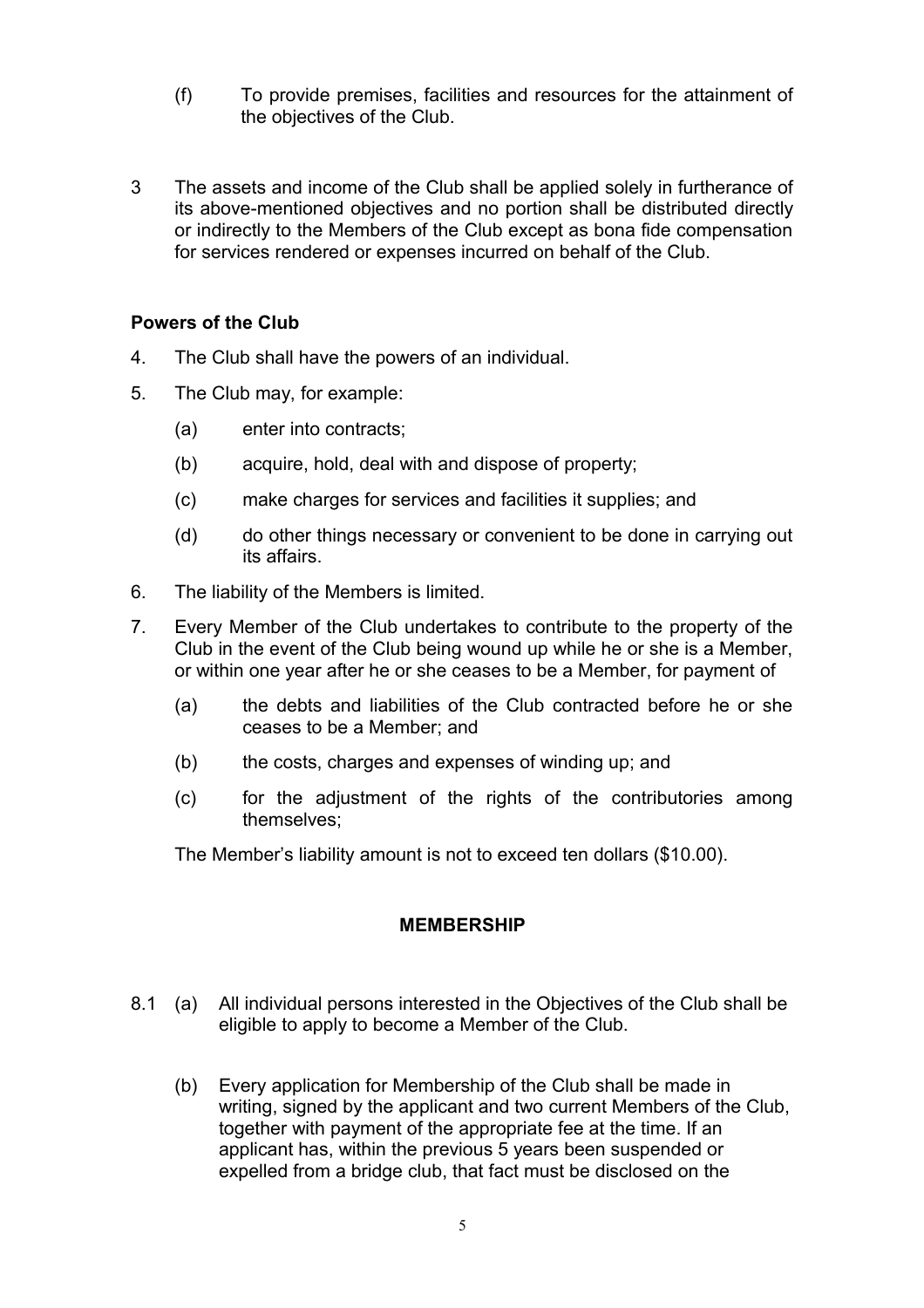Application, to be eligible for consideration. If not disclosed, the Board may summarily expel such person from Membership.

- (c) At the next meeting of the Board after the receipt of any application for Membership, such application shall be considered and admitted or deferred or rejected. No reason for rejection is required.
- (d) When an applicant has been accepted for Membership the Membership Secretary shall forthwith send to the applicant notice of their acceptance and enter their details in the Register of Members, at which point in time they become Members of the Club. The Secretary shall promptly advise an Applicant of the Board's decision to admit or reject the application.
- 8.2. The Membership of the Club shall consist of:
	- Ordinary Members;
	- Interstate Members;
	- Life Members.

# **Number of Members:**

9. The number of Members of the Club is not to exceed seven hundred Members. The Board may from time to time move an increase of **Members** 

#### **Interstate Members**

10. Interstate membership may be granted to persons residing interstate. Such Members may be entitled to attend any meeting but may not exercise a vote. Such Members will be liable for their QBA fees.

# **Life Members**

11. Life Membership may be granted to Members for meritorious service to the Club upon the recommendation of the Board accepted by a simple majority at an Annual General Meeting of the Club. A Life Member shall not be obliged to pay QBA and ABF levies and shall otherwise be subject to the same obligations and entitled to the same privileges as other Members. All annual Club fees, QBA and ABF fees will be paid by the Club.

# **Eligibility**

12. The rights and privileges of every Member shall be personal and shall not be transferable by his or her own act or operation of law.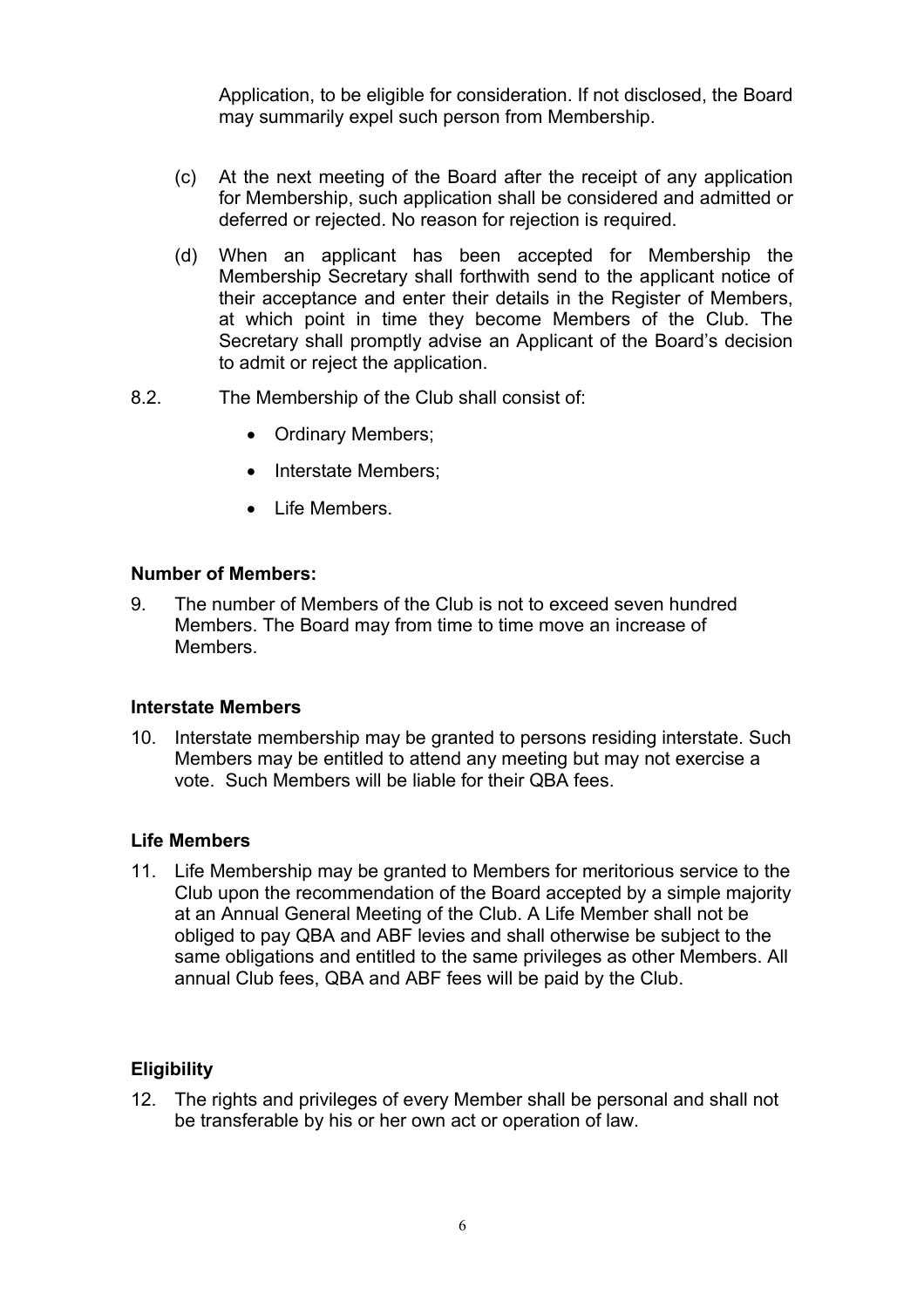#### **Fees**

- 13. The annual subscription fee for each person's membership:
	- (a) is the amount decided by the Board from time to time; and
	- (b) is payable when, and in the way, the Board decides; and

An applicant for membership shall be liable to pay a joining fee to be determined by the Board from time to time.

The subscription year shall be twelve calendar months, commencing on such date as the Board determines, from time to time.

- 14. The subscription fee of a Member shall be the full subscription if joining during the first six months of the subscription year and half the subscription if joining during the second six months of the subscription year.
- 15. A Member whose subscription fee is in arrears, or who is currently suspended from the Club, is only entitled to such rights the Act provides to Members, and otherwise is not entitled to any benefits that the Club provides (including but not limited to, any discounted entrance or playing fee Members enjoy).
- 16. The entrance or playing fee shall be determined by the Board from time to time. Such fee may be set at one amount for Members and a higher amount for non-Members.

#### **Levies**

17. The Club may from time to time, by resolution at a General Meeting called for that purpose, impose a levy or call on all Ordinary Members of the Club or any group or groups of Members. The total amount of such levies or calls imposed on a Member during any year shall not exceed the amount of the annual subscription of that Member for that year.

# **Resignation**

- 18. A Member may resign at any time by giving notice to the Club.A Member must give written notice to the Secretary of his/her wish to resign one month before the expiration of the subscription year, or he/she will be liable for the subscription fee for the ensuing year.
- 19. The Board may accept a purported resignation of a Member in any manner it deems appropriate in the circumstances.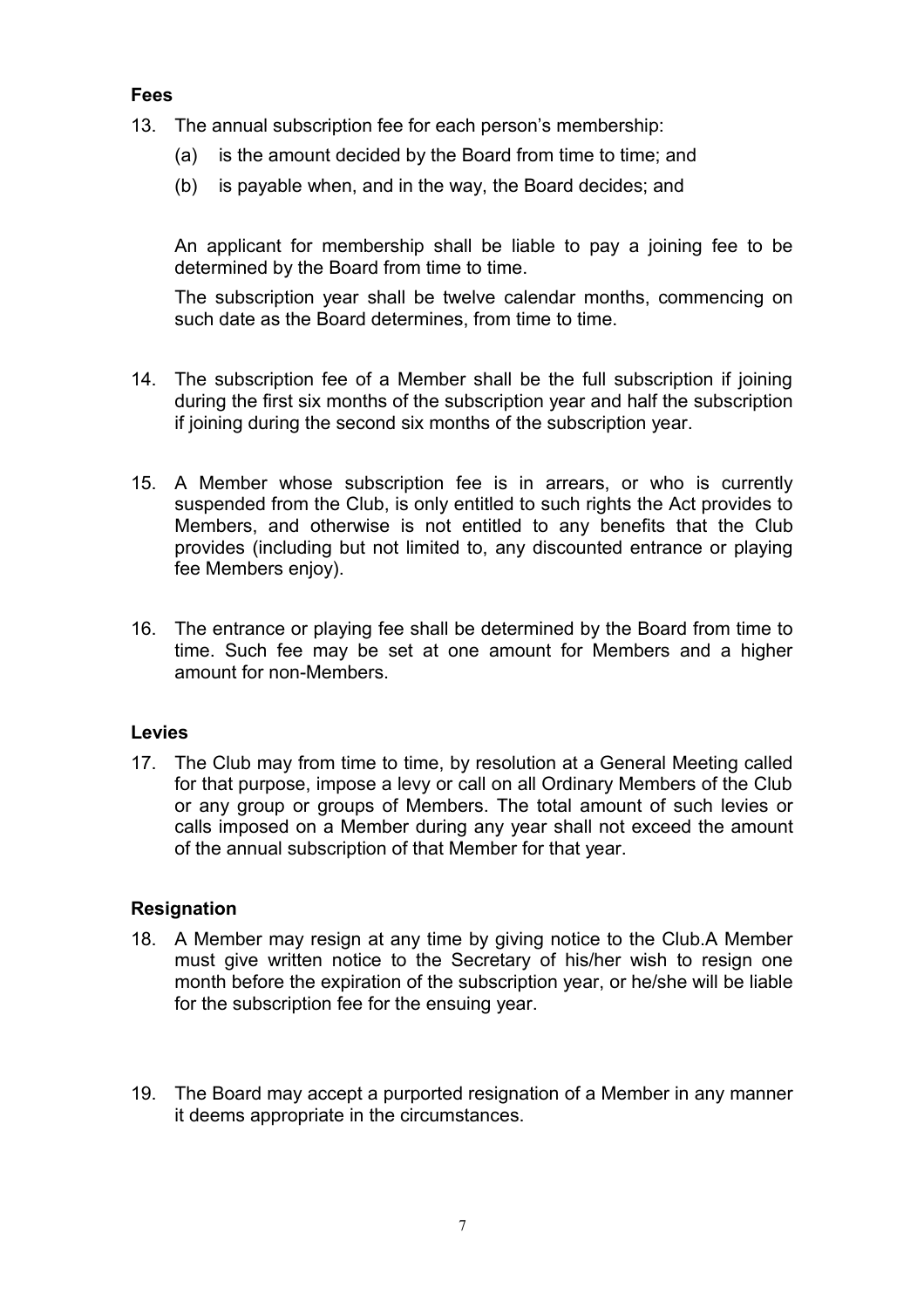#### **Cessation of Membership**

- 20 A Member shall cease to be a Member if:
	- (a) he/she resigns;
	- (b) he/she fails to pay any sum of money due by him/her to the Club within six weeks of such sum becoming payable. A Member so ceasing to be a Member shall be re-admitted upon payment of all arrears due. The amount of the subscription arrears, if any, is what would have been due from him or her if he/she had continued to be a Member up to the time of his/her re-admission;
	- (c) if he/she is found or becomes unsound of mind;
	- (d) he/she is expelled, pursuant to Clauses 8.1(b) or 49(a);
	- (e) he/she dies.

#### **Register of Members**

- 21.1 In addition to any register of Members the Club is required to maintain under the Act, the Club may set up and maintain a Club Database of Members. The Club Database may be kept on computer. The Club Database may have, as one of its elements, the Members register that is required to be kept under the Act.
- 21.2 The Club Database may include any one or more of the following particulars for each Member—
	- 21.2.1 the name of the Member.
	- 21.2.2 the address of the Member.
	- 21.2.3 the home telephone number of the Member.<br>21.2.4 the work telephone number of the Member.
	- the work telephone number of the Member.
	- 21.2.5 the mobile telephone number of the Member.
	- 21.2.6 the fax number of the Member.
	- 21.2.7 the electronic mail address of the Member.
	- 21.2.8 the class of membership to which the Member belongs.
	- 21.2.9 the last subscription year to which the Member paid any subscription fee.
	- 21.2.10 the date payments in respect to an annual subscription fee have been received from the Member.
	- 21.2.11 whether the Club has received an objection from the Member to the effect that the Member asks that any telephone number not be disclosed.
	- 21.2.12 whether the Club has received an objection from the Member to the effect that the Member asks that his or her address not be disclosed. If there is such objection, then the Secretary shall promptly determine if the Club has reasonable grounds for believing the disclosure of the information would put the Member or some other person at risk of harm. The Secretary shall notify the Member of his or her determination, and record such determination in the Club Database.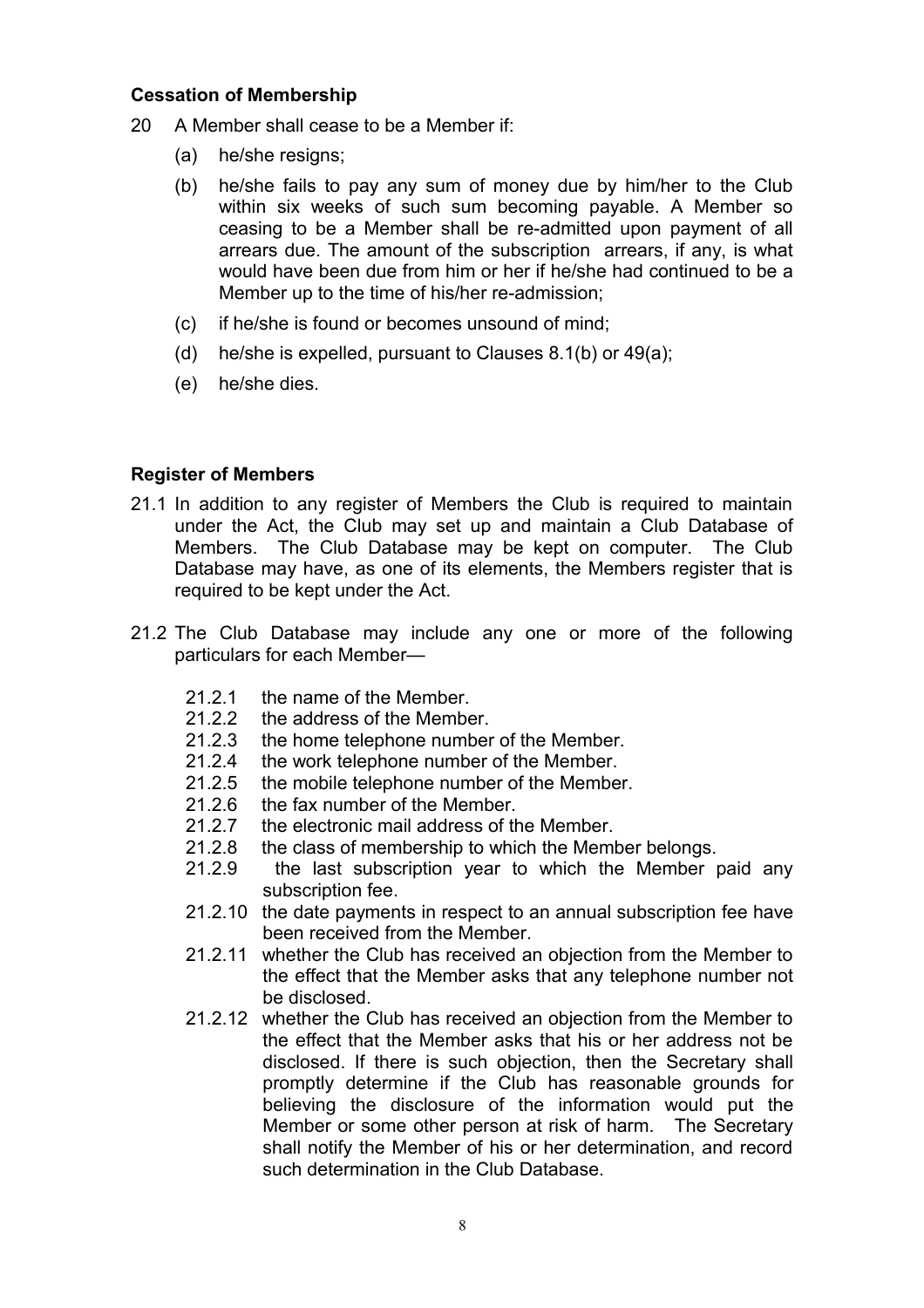- 21.2.13 If the person's membership was terminated by the Board but was reinstated on appeal, the register shall include details of the reinstatement of membership.
- 21.2.14 the Australian Bridge Federation Masterpoints earned and the Masterpoint status of the Member.
- 21.2.15 the results of any bridge games the Member has played.
- 21.2.16 any disciplinary complaints relating to the Member.
- 21.2.17 any other particulars the Board or the Members at a general meeting decide. If the Board does so decide, the nature of the other particulars being kept shall be set out in the Privacy Policy Guidelines adopted by the Club and made available upon request to any Member of the Club.
- 22. (a) The Register of Members required by the Act must be open for inspection by Members at all reasonable times.
	- (b) Any Member upon written request to the Secretary shall be permitted to inspect the Register of Members.
	- (c) For the avoidance of doubt, this Constitution does not give any rights to inspect the Club database.
- 23. Unless the use or disclosure of the information on the Club database is approved by the Board, a Member of the Club may not:
	- (a) use information obtained from the Register of Members or Club Database to contact, solicit or send material to another Member of the Club for personal purposes or for advertising for political, religious, charitable, vexatious or commercial purposes; or
	- (b) disclose information obtained from the Register of Members or the Club Database to someone else, knowing that the information is likely to be used to contact, solicit or send material to another Member of the Club for personal purposes or for advertising for political, religious, charitable, vexatious or commercial purposes.

In this clause "personal purposes" does not extend to merely using information for arranging bridge games for Club Members.

#### **MEETINGS**

#### **Meetings of Members**

- 24. An Annual General Meeting shall be held in accordance with the provisions of the Act in each calendar year, not more than 13 calendar months after the date of the previous Annual General Meeting, for the purpose of:
	- (a) Confirmation of the Minutes of the last Annual General Meeting;
	- (b) Receiving the Annual Reports of the Board;
	- (c) Receiving the Statement of Accounts for the year;
	- (d) The election of the officers for the ensuing year;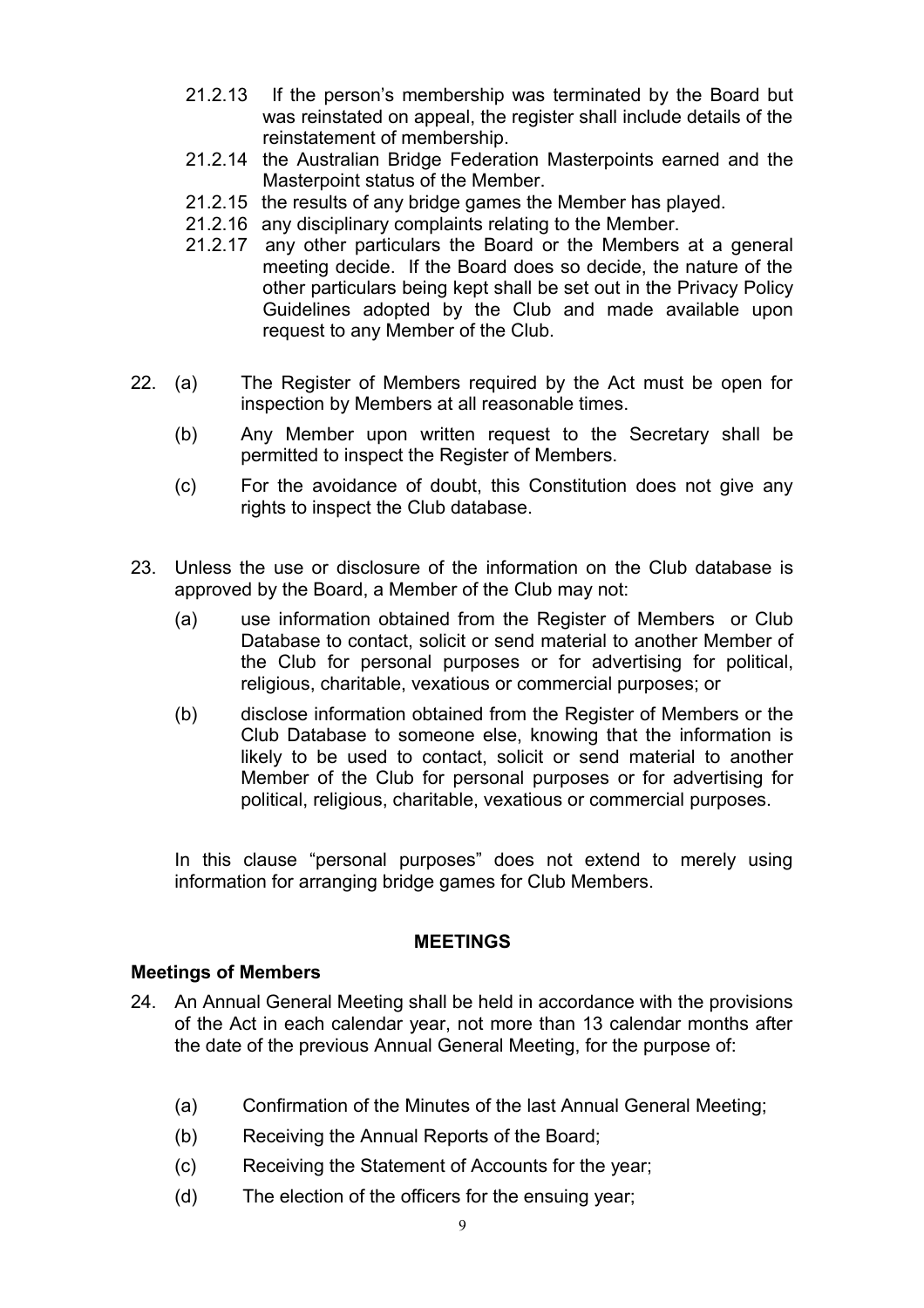- (e) The appointment of the Auditor;
- (f) Discussing and voting upon motions, for which twenty-one days prior written notice by no less than 5 Members has been given to the Secretary;
- (g) Discussing and voting upon motions, proposed by the Board;
- (h) General discussion.
- 24A. The business of the election of Board Members in place of those retiring, and the fixing of the remuneration of the auditors, if any, may be transacted at any general meeting whether the annual general meeting or otherwise.

# **25. Notice of AGM**

- 25.1 Despite anything else in this Constitution, the Club will be deemed to have given notice of an AGM to each of the Members if:
	- (a) Notice of the AGM is placed on the Club's website at least 28 days before it is held; and
	- (b) Notice of the AGM is affixed to the notice Board in the playing area of the Club at least 28 days before it is held; and
	- (c) The date, time and place of the AGM is announced in public during, or immediately before the commencement of two sessions of bridge conducted at the Club's premises held on two different days of the week no earlier than 42 days and no later than 28 days before it is held.
- 25.2 Each Member is hereby deemed to have nominated the notice Board in the playing area of the Club as an address at which notice of an AGM can be given to the Member, provided the notice is affixed to the notice board at least 28 days before the AGM.
- 25.3 If a notice of an AGM is deemed to have been given under this Clause, it is deemed to have been given 28 days before the AGM.

#### 26. **Contents of notice of meetings of Members**

- 26.1 A notice of a meeting of the Club's Members must:
	- (a) set out the place, date and time for the meeting (and, if the meeting is to be held in 2 or more places, the technology that will be used to facilitate this); and
	- (b) state the general nature of the meeting's business; and
	- (c) if a special resolution is to be proposed at the meeting—set out an intention to propose the special resolution and state the resolution; and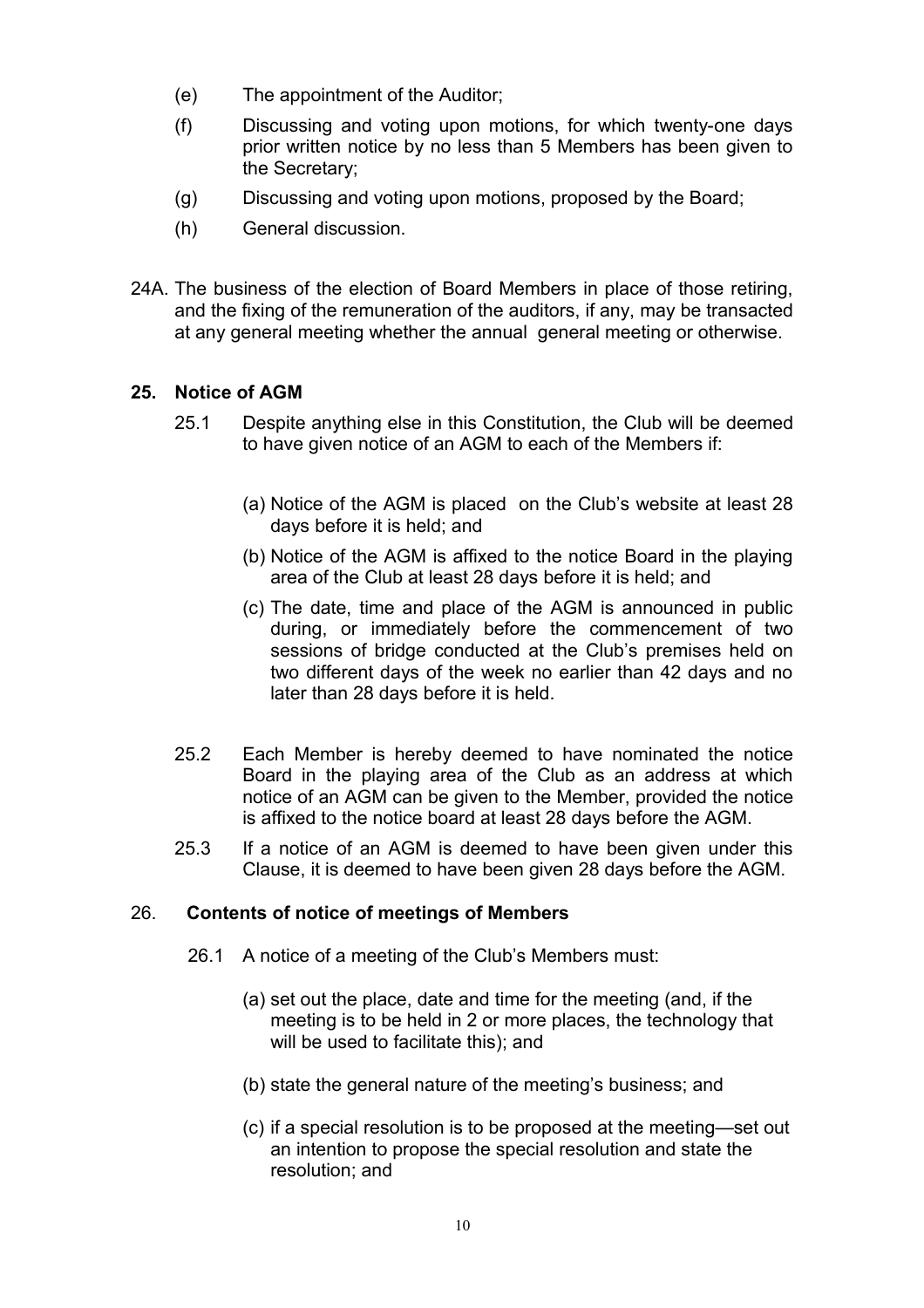- (d) if a Member is entitled to appoint a proxy—contain a statement setting out the following information:
	- i. that the Member has a right to appoint a proxy;
	- ii. whether or not the proxy needs to be a Member of the Club;
	- iii. the specific motion upon which the proxy may vote.

# **General Meetings**

- 27. Subject to the provisions of the Act relating to resolutions and agreements for shorter notice, twenty one (21) days prior notice at the least must be given to all persons as are entitled to receive notices from the Club and a copy of such Notice must be placed upon the notice Board of the Club at least 21 days before the meeting and the Club shall endeavour to ensure that the Notice so remains until the meeting is held.
- 28. Any Board Member may, with the written agreement of one third of the remaining Board whenever they think fit convene a general meeting, and general meetings may also be convened as provided by the Act. Section 249D(1)(b) of the Act shall apply as if the phrase "100 Members" was replaced by 10 Members or Members with at least 5% of the votes (or such greater number as the Club determines).
- 29. At all General Meetings the President, and in his or her absence, the Vice President, shall be entitled to take the Chair and in the absence of the President and Vice President, the meeting shall elect the Chair.
- 30. No business shall be transacted at any general meeting unless a quorum of Members is present at the time when the meeting proceeds to business. Fifteen Members present in person or by duly appointed representatives and entitled to vote shall be a quorum.
- 31. For the purpose of this Constitution, the contemporaneous linking together by telephone, radio, closed-circuit television or other electronic means of audio or audiovisual communication or other means of communication of a number of the Members or their duly authorised representatives, not less than the quorum, whether or not any one or more of the Members is out of the Commonwealth of Australia, shall be deemed to constitute a meeting of the Members and all the provisions in this Constitution as to meetings of the Members shall apply to such meetings.
- 32. A minute of the proceedings at such meeting by telephone or other means of communication shall be sufficient evidence of such proceedings and of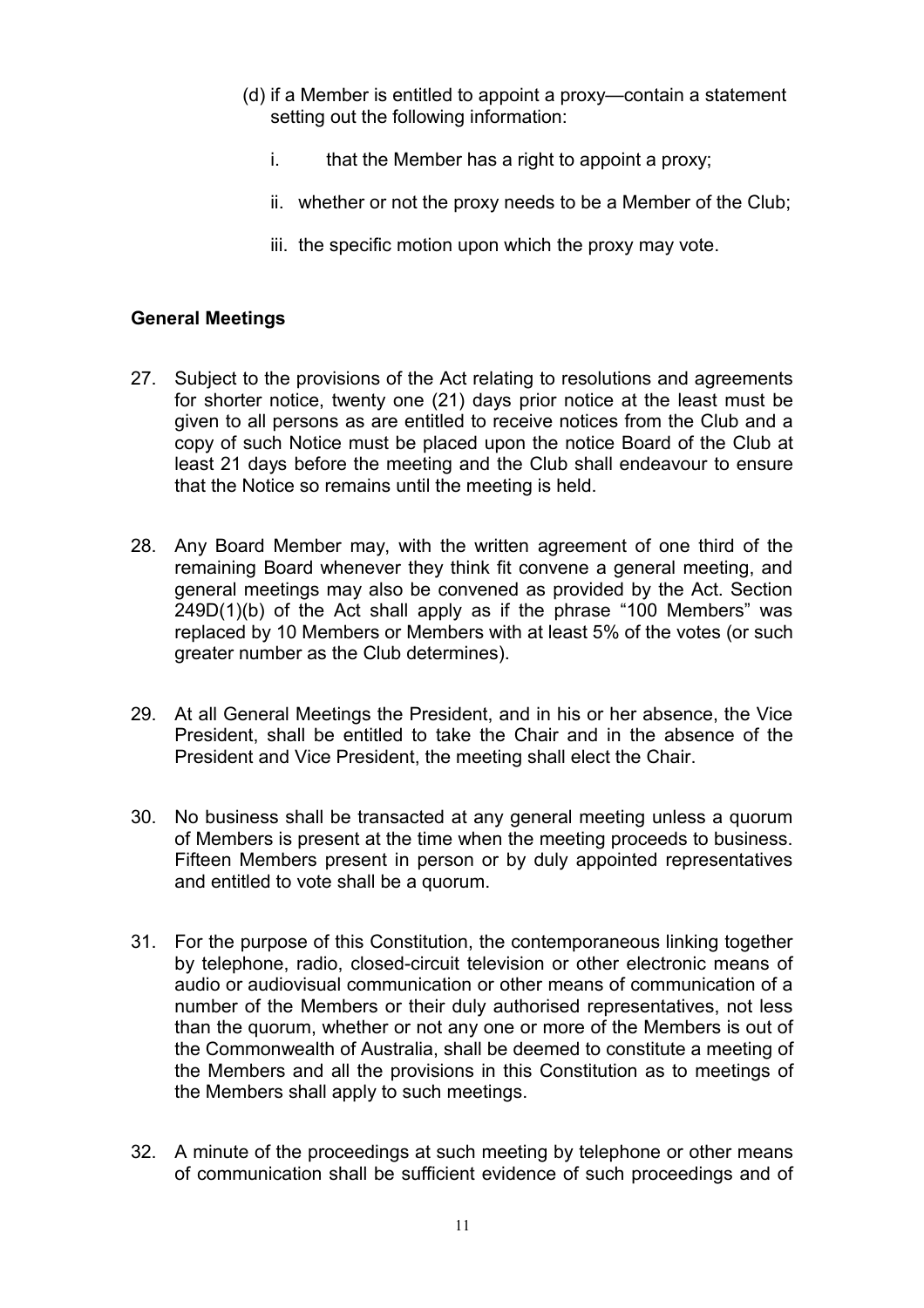the observance of all necessary formalities if certified as a correct minute by the Chair of the Meeting.

- 33. If within half an hour from the time appointed for the meeting a quorum is not present, the meeting, if convened upon the requisition of the Members will be dissolved; in any other case it shall stand adjourned, if the date is not specified by the Directors, to the same day in the next week at the same time and place and if at the adjourned meeting a quorum is not present within fifteen (15) minutes from the time appointed for the meeting then it shall be dissolved.
- 34. The Chair of a meeting shall, in the case of an equality of votes, have a casting vote and any vote they have if they are a Member.
- 35. The Chair may, with the consent of any meeting at which a quorum is present (and shall if so directed by the meeting), adjourn the meeting from time to time and from place to place, but no business shall be transacted at any adjourned meeting other than the business left unfinished at the meeting from which the adjournment took place. When a meeting is adjourned for thirty (30) days or more, notice of the adjourned meeting shall be given as in the case of an original meeting. Otherwise it shall not be necessary to give any notice of an adjournment or of the business to be transacted at an adjourned meeting.
- 36. Subject to the Act, no Member can move at any general meeting any resolution not previously approved of by the Board Members unless they have given not less than twenty-one (21) days notice of their intention to move such resolution at such meeting by leaving a copy of the resolution at the Club, signed by at least 5 Members in the manner described in Clause 27 hereof.
- 37. A Member shall not vote in respect of any contract or proposed contract with the Club in which he or she is financially interested, or any related matter; and if he or she does so, his or her vote shall not be counted.
- 38.1 A Resolution put to the vote at a meeting of the Club's Members must be decided on a show of hands unless a poll is demanded.
- 38.2 Before a vote is taken, the Chair must inform the meeting whether any proxy votes have been received and how the proxy votes are to be cast.
- 38.3 On a show of hands, a declaration by the Chair is conclusive evidence of the result, provided that the declaration reflects the show of hands and the votes of the proxies received. Neither the Chair nor the Minutes need to state the number or proportion of the votes recorded in favour or against.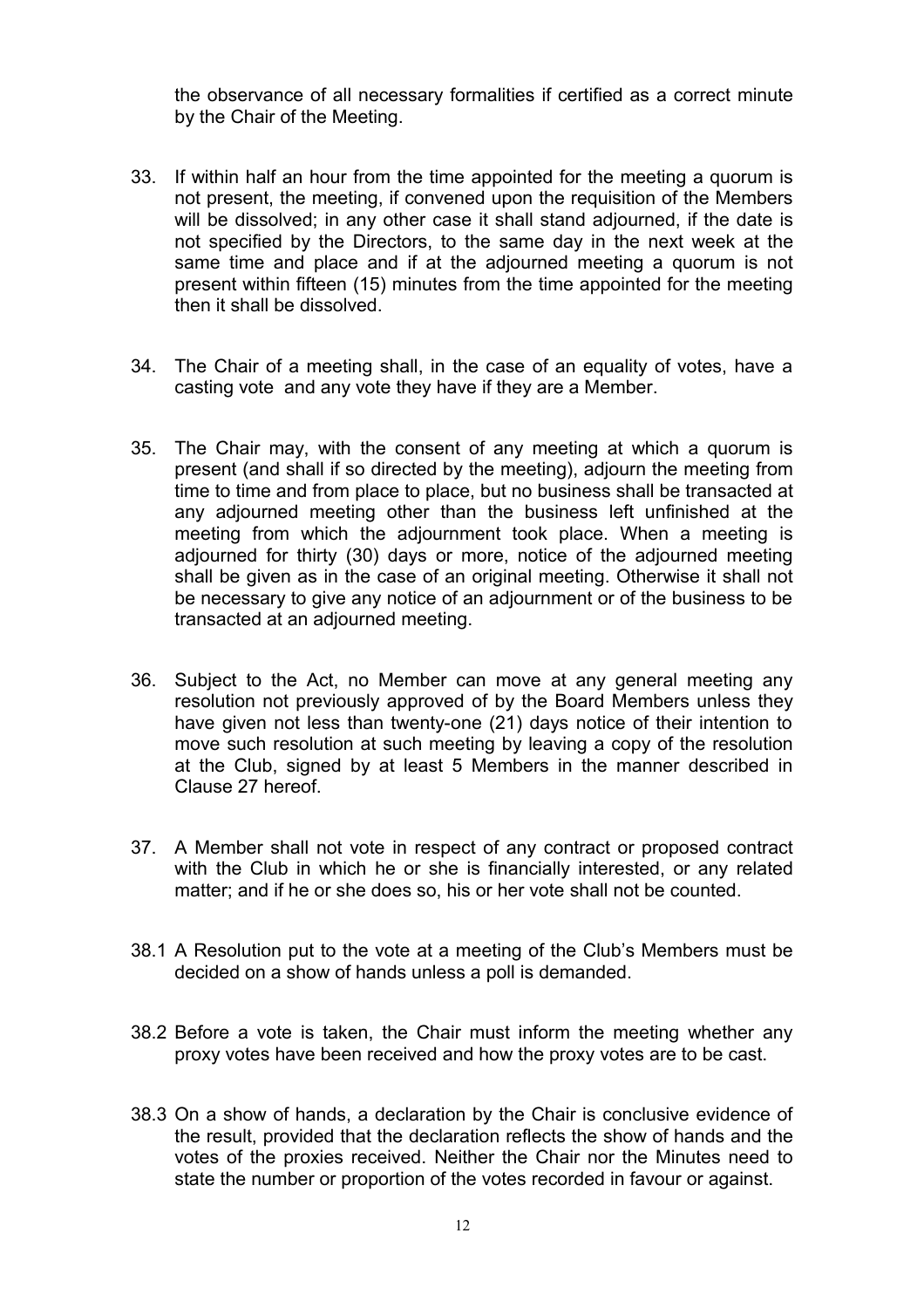Note: Even though the Chair's declaration is conclusive of the voting results, the Members present may demand a poll (see Clause 44).

39. If a poll is duly demanded in the manner described in Clause 44 it shall be taken in such a manner and either at once or after an interval or adjournment or otherwise as the Chair directs, but a poll demanded on the election of a Chair or on a question of adjournment shall be taken forthwith. The result of the poll shall be the resolution of the meeting at which the poll was demanded.

# **Proxy**

- 39.1 A Member who is entitled to attend and cast a vote at a meeting of the Club's Members may appoint another member as the Member's proxy to attend and vote for the Member at the meeting. To be valid and effective, a proxy must be in the form required by the Act, and the proxy procedure must meet the requirements of the Act, including any required documentation being received by the Club at least forty-eight (48) hours before the Members meeting.
- 39.2 A proxy appointed to attend and vote for the Member has the same rights as the Member to:
	- (a) speak at the meeting; and
	- (b) vote (but only to the specific motion(s) nominated by the appointment); and
	- $(c)$  join in a demand for a poll.
- 39.3 A proxy's authority to speak and vote for a Member at a meeting is suspended while the Member is present at the meeting.
- 40. If a Member is of unsound mind or is a person whose person or estate is liable to be dealt with in any way under the Act relating to mental health, their trustee or such other person as properly has the management of their estate may exercise any rights of the Member in relation to a general meeting as if the trustee or other person were the Member.
- 41. No objection shall be raised to the qualification of any voter except at the meeting or adjourned meeting at which the vote objected to is given or tendered, and every vote not disallowed at such meeting shall be valid for all purposes.
- 42. Any such objection made in due time shall be referred to the Chair of the meeting, whose decision shall be final and conclusive.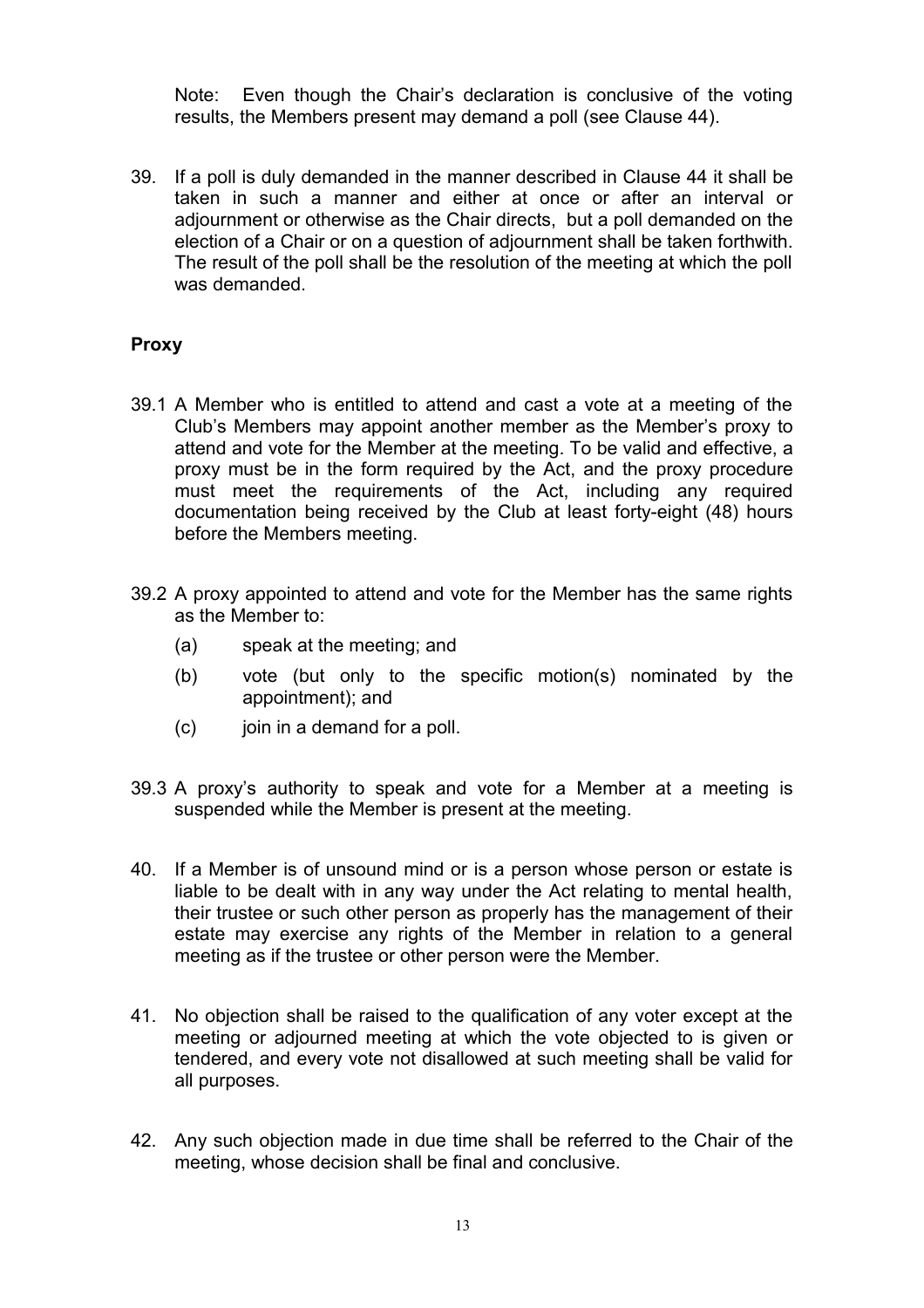- 43. A Member may vote in person or by duly appointed proxy. An instrument appointing a proxy who is a Member shall be in writing under the hand of the appointor or of the appointor's attorney duly authorised in writing. An instrument appointing a proxy shall not be treated as valid unless the instrument is signed and a certified copy has been delivered to the Club not less than 48 hours prior to the day of the meeting.
- 44. Each Member is entitled to one vote, both on a show of hands and a poll.

# **Polling**

- 44.1 A poll may be demanded on any Resolution.
- 44.2 A demand for a poll may be withdrawn.
- 44.3 At a meeting of the Club's Members, a poll may be demanded by:
	- (a) at least 15 Members entitled to vote on the Resolution; or
	- (b) Members with at least five per cent (5%) of the votes that may be cast on the Resolution on a poll; or
	- (c) The Chair.
	- Note: A proxy may join in on the demand for a poll (see Clause 39.2(c).
- 44.4 The percentage of votes that Members have is to be worked out as at the midnight before the poll is demanded.
- 44.5 The poll may be demanded:
	- (a) before a vote is taken; or
	- (b) before the voting results on a show of hands are declared.
- 44.6 A poll demanded on a matter other than the election of a Chair or the question of an adjournment must be taken when and in the manner the Chair directs.

# **BY-LAWS**

45. The Board may make, amend or repeal by-laws, not inconsistent with these clauses, for the internal management of the Club and publish the same.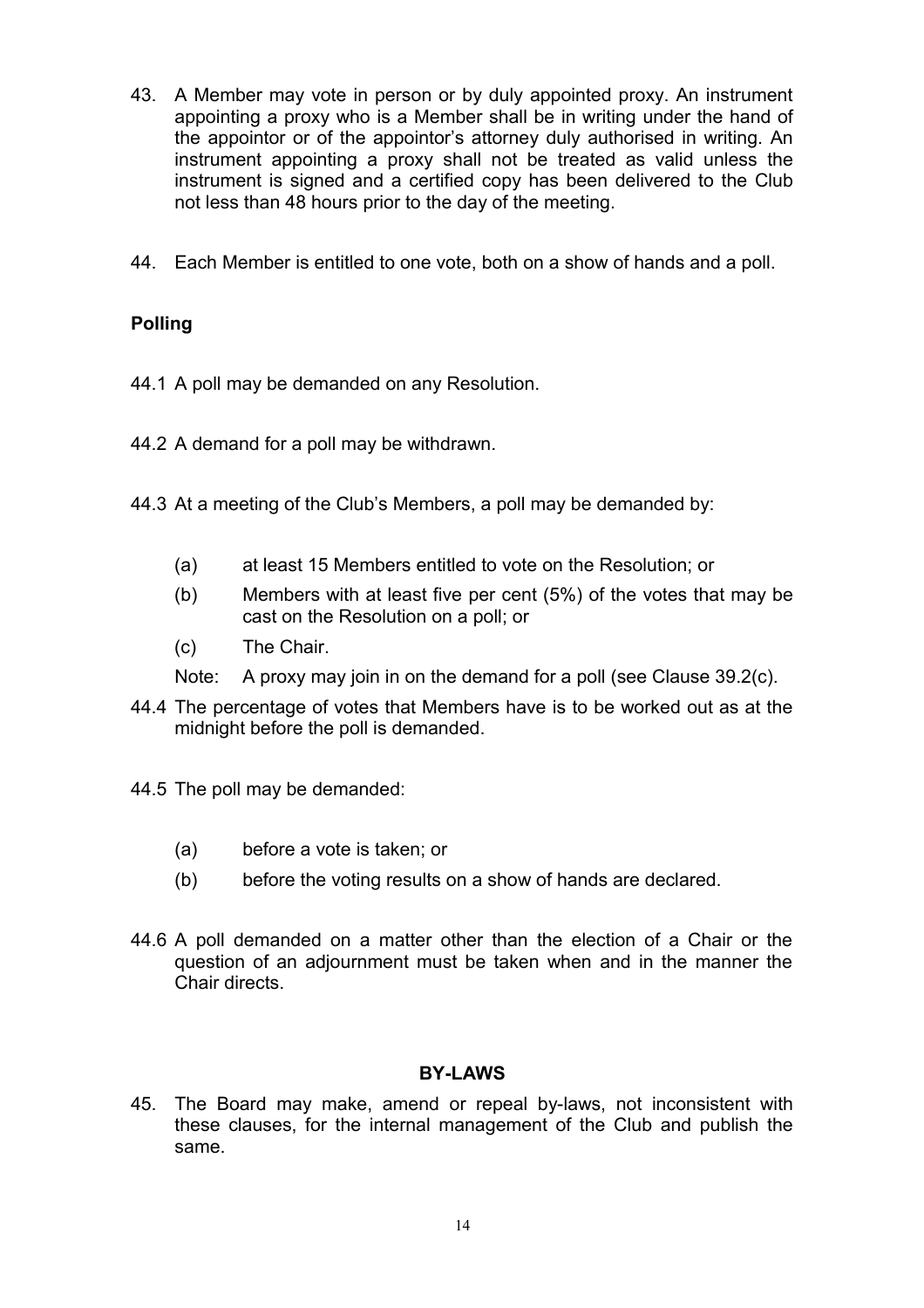- 46. This includes, but is not limited to, the power to make by-laws as if the Club were a Regulatory Authority under the Laws of Duplicate Bridge insofar as the subject matter of the by-laws relates to the conduct of bridge at tournaments or events organised by or hosted by the Club, or held at the Club's Premises. For the avoidance of doubt, this includes by-laws concerning disciplinary issues and their adjudication.
- 47. A By-law:
	- (a) May be set aside by resolution of the Club;
	- (b) Shall not take effect until 21 days of the later of:
		- (i) Its terms have been placed on the Club's website;
		- (ii) Its terms have been affixed to the notice Board in the playing area of the Club; and
		- (iii) Notice that a new by-law has been made by the Board of Directors has been announced in public during, or immediately before the commencement of two sessions of bridge conducted at the Club's premises.
	- (c) A certificate signed by the President or Secretary of the Club, stating the date a By-law came into effect is, until the contrary is proved, sufficient evidence as to that fact.
- 48. Unless and until the Club's By-Laws otherwise provide the QBA regulations shall, where circumstances reasonably allow, apply to bridge play and events hosted by the Club or played at the Club's premises.

# **DISCIPLINARY PROVISIONS**

- Unless and until Club By-Laws otherwise provide, the following disciplinary provisions apply:
- 49. (a) If any Member willfully refuses or neglects to comply with the provisions of the Constitution of the Club or shall be found guilty by the Board of any conduct which in the opinion of the Board is unbecoming of a Member or prejudicial to the interest of the Club or otherwise undesirable behaviour, the Board shall have the power by resolution to censure, suspend for up to 6 months any rights the Member has, or expel the Member from the Club. At least one week before the meeting at which such resolution may be considered the Member(s) shall have had notice in writing of such meeting and brief details of the alleged behaviour. Before any passing of such a resolution the Member shall have had an opportunity of giving orally or in writing an explanation or defence to the matters put. The censure, suspension or expulsion of a Member must be voted upon and carried by a two third majority of the Board Members present and entitled to vote thereon.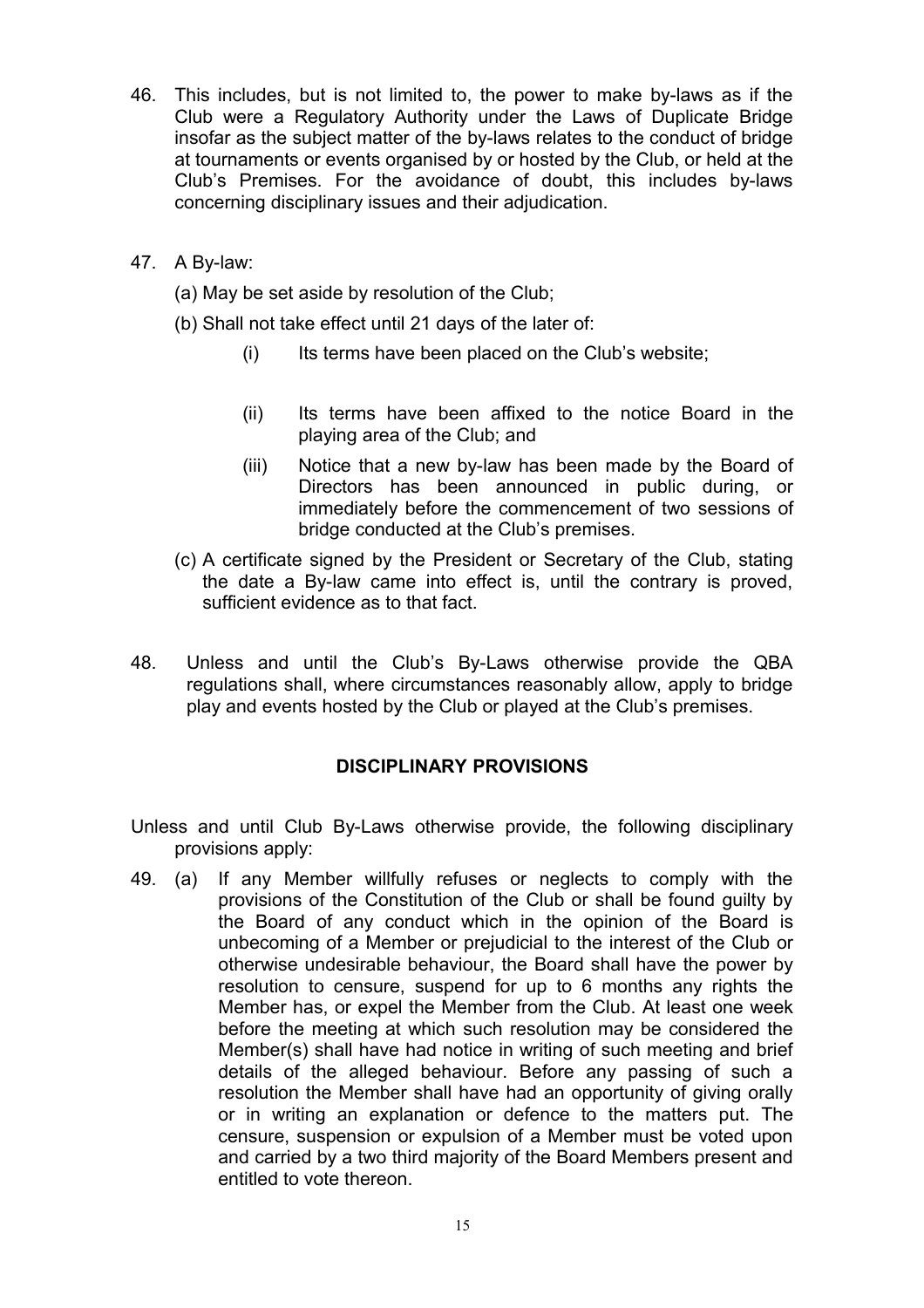- (b) The Member, the complainant (if any) and any witness are entitled to be represented or assisted by a person of their choosing at the hearing. However, such representation or assistance may not be by an Australian Legal Practitioner unless the Board, in its absolute discretion, allows.
- (c) The Secretary must promptly give the Member notice of the decision of the Board.
- (d) Any Member so censured, suspended or expelled shall have a right of appeal by way of re-hearing before the Board comprising all its available members plus two additional Members nominated by the President and also two additional Members nominated by the appealing Member upon serving upon the Secretary a Notice thereof containing the grounds for re-hearing, given to the Secretary within 7 days of the original Hearing. The decision of 2/3 of those present at the appeal shall be final and binding upon the Member.
- 50. A Member may be evicted or prohibited from attending the Club Premises for up to 21 days by written notice given to the Member signed by any two or more Board Members. No reason needs to be given nor any opportunity afforded to the Member for him or her to make representations as to whether it is appropriate to give such notice.

# **ALTERATION OF THIS CONSTITUTION**

- 51. Subject to the Act, this Constitution may be amended, repealed, or added to by a special resolution carried at a General Meeting.
- 52. However, an amendment, repeal or addition is valid only if it is registered with ASIC in accordance with the Act.
- 52A. A copy of the Special Resolution and a copy of the Constitution or modification of the Constitution (as applicable) shall be lodged with the Australian Securities and Investments Commission as required by the Act.

# **BOARD MEMBERS: APPOINTMENT, REMOVAL AND REMUNERATION**

#### **General**

#### **Duties of Board Members**

53. Disclosure of, and voting on matters involving, material personal interests: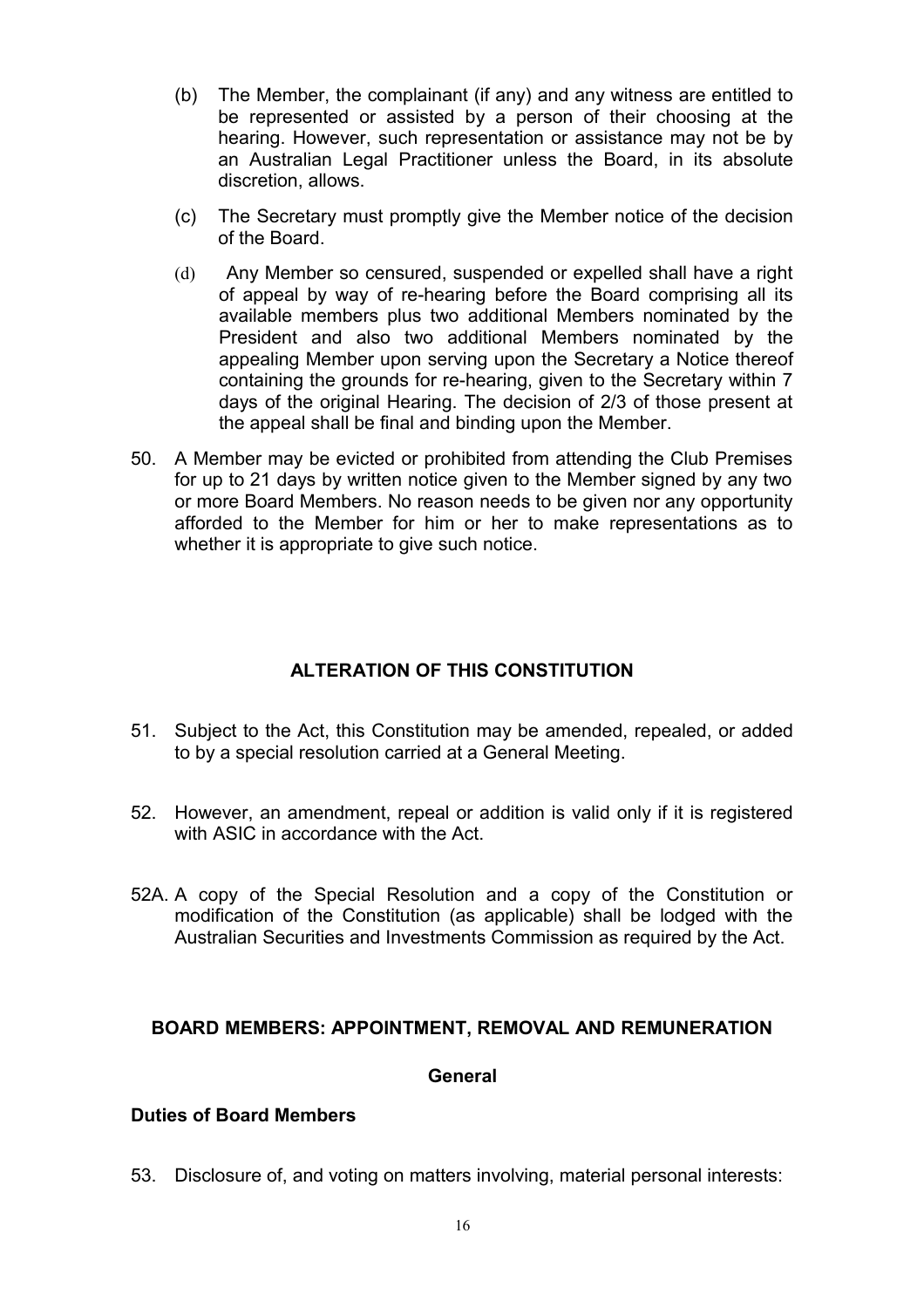- 53.1 A Board Member of the Club who has a material personal interest in a matter that relates to the affairs of the Club must give the other Board Members notice of the interest, with such notice to be recorded. A contravention of this requirement by a Board Member does not affect the validity of any act, transaction, agreement, instrument, resolution or other thing, but such Board Member's vote will not be counted.
- 53.2 A Board Member of the Club who has an interest in a matter may give the other Board Members standing notice of the nature and extent of the interest in the matter. Any standing notice must be recorded. A contravention of this requirement by a Board Member does not affect the validity of any act, transaction, agreement, instrument, resolution or other thing.
- 53.3 If a Board Member of the Club has a material personal interest in a matter that relates to the affairs of the Club and:
	- (a) under Section 191 of the Act the Board Member discloses the nature and extent of the interest and its relation to the affairs of the Club at a meeting of the Board Members; or
	- (b) the interest is one that does not need to be disclosed under Section 191 of the Act;

then:

- (i) Subject to Clause 54.3, the Board Member may vote on matters that relate to the interest; and
- (ii) any transactions that relate to the interest may proceed; and
- (iii) the Board Member may retain benefits under the transaction even though the Board Member has the interest; and
- (iv) the Club cannot avoid the transaction merely because of the existence of the interest.

If disclosure is required under Section 191, paragraphs (iii) and (iv) apply only if the disclosure is made before the vote is taken and the transaction is entered into.

# **54. Restrictions on voting**

54.1 A Board Member who has a material personal interest in a matter that is being considered at a Board Members' meeting must not: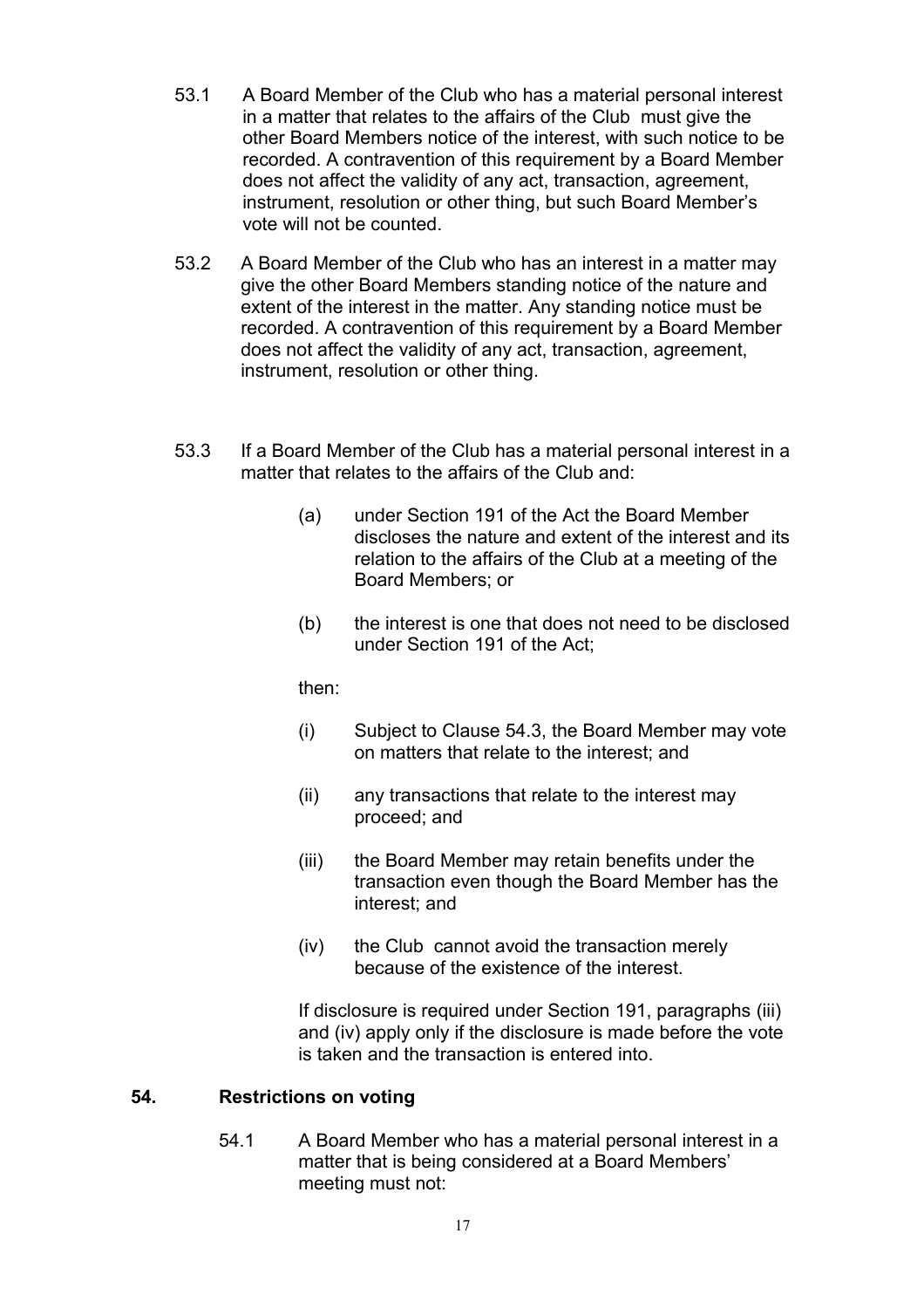- (a) be present while the matter is being considered at the meeting; or
- (b) vote on the matter.
- 54.2 Clause 54.1 does not apply if:
	- (a) Section 195 (2) or (3) of the Act allows the Board Member to be present; or
	- (b) the interest does not need to be disclosed under Section 191 of the Act.
- 54.3 The Board Member may be present and vote if Board Members who do not have a material personal interest in the matter have passed a resolution that:
	- (a) identifies the Board Member, the nature and extent of the Board Member's interest in the matter and its relation to the affairs of the Club; and
	- (b) states that those Board Members are satisfied that the interest should not disqualify the Board Member from voting or being present.
- 54.4 If there are not enough Board Members to form a quorum for a Board Members' meeting because of Section 195 (1) of the Act, 1 or more of the Board Members (including those who have a material personal interest in that matter) may call a general meeting and the general meeting may pass a resolution to deal with the matter.
- 54.5 A contravention by a Board Member of this provision does not affect the validity of any resolution.

#### **55. Powers of Board Members**

- 55.1 The business of the Club is to be managed by or under the direction of the Board Members.
- 55.2 The Board Members may exercise all the powers of the Club except any powers that the Act or elsewhere in this constitution requires the Club to exercise in general meeting.
- 55.3 The Board Members shall not cause the Club to borrow more than \$10,000 (or such higher amount as the Club, by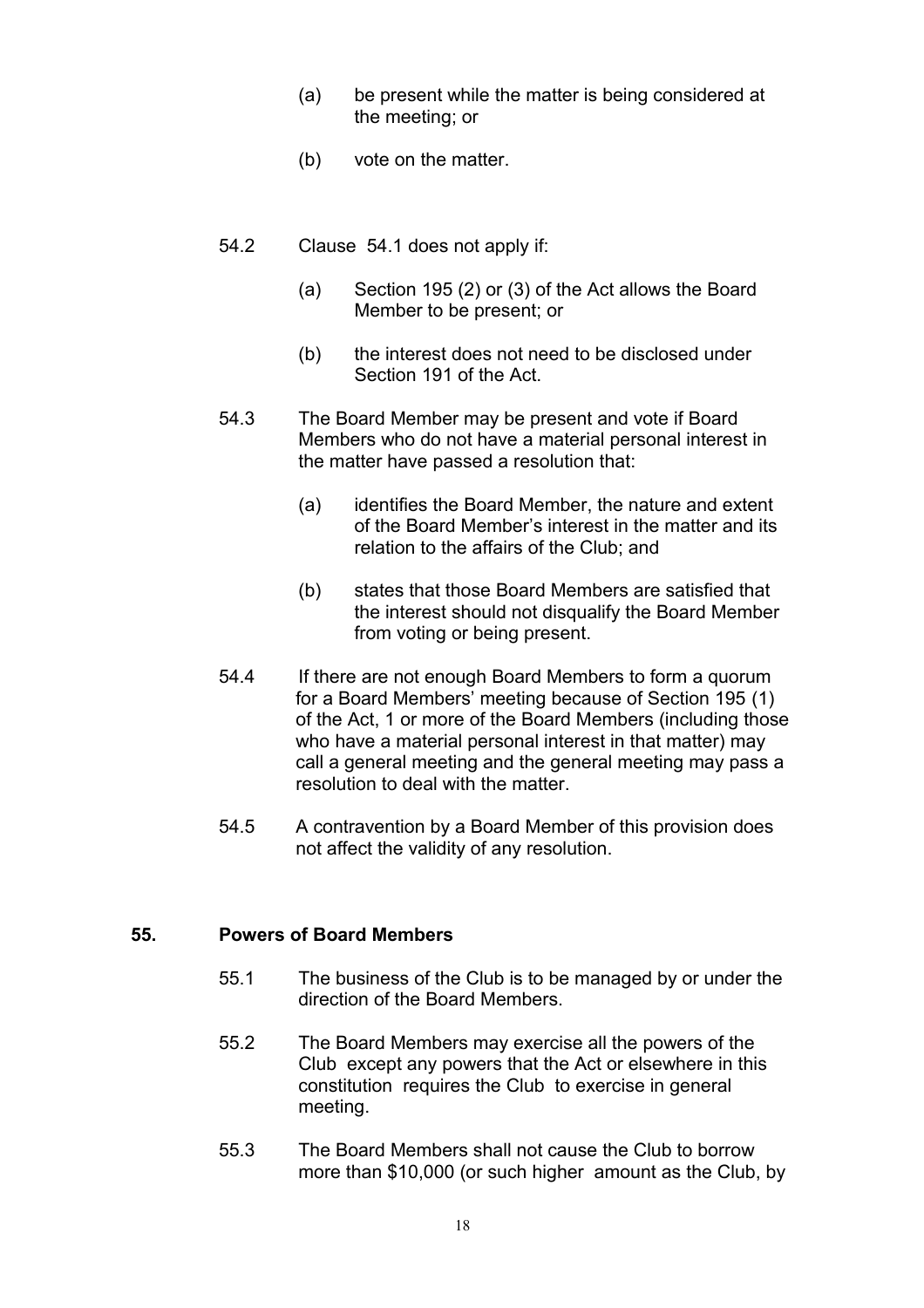resolution, specifies), without the authority of a resolution of the Club.

55.4 The Board Members shall not cause the Club to give security over its assets to secure a liability of more than \$10,000 (or such higher amount, as the Club, by resolution, specifies), without the authority of a resolution of the Club.

# **56. Negotiable instruments**

- 56.1 Any 2 Board Members of the Club may sign, draw, accept, endorse or otherwise execute a negotiable instrument.
- 56.2 The Board Members may determine that a negotiable instrument may be signed, drawn, accepted, endorsed or otherwise executed in a different way, but any negotiable instrument for \$5,000.00 (or such higher amount as the Board, by resolution, specifies) must be signed, drawn, accepted, endorsed or otherwise executed by two or more Board Members of the Club.
- 56.3 Any payment, electronic or otherwise, in excess of \$5,000.00 or such other amount as may be determined from time to time by the Board must be first approved in writing by three or more Board Members.

# **57. Manager and Managing Board Member**

- 57.1 With the approval of a resolution of the Club, the Board Members of the Club may confer on a Manager or a managing Board Member appointed under clause 65 any of the powers that the Board Members can exercise.
- 57.2 The Board Members may revoke or vary a conferral of powers on the Manager or managing Board Member.
- 57.3 Any Manager or managing Board Member shall receive such remuneration as the Club, by resolution, determines.

#### **58. Delegation**

- 58.1 The Board Members of the Club may delegate any of their powers to:
	- (a) a committee of Board Members; or
	- (b) a Board Member;
	- (c) an employee of the Club; or
	- (d) any other person; or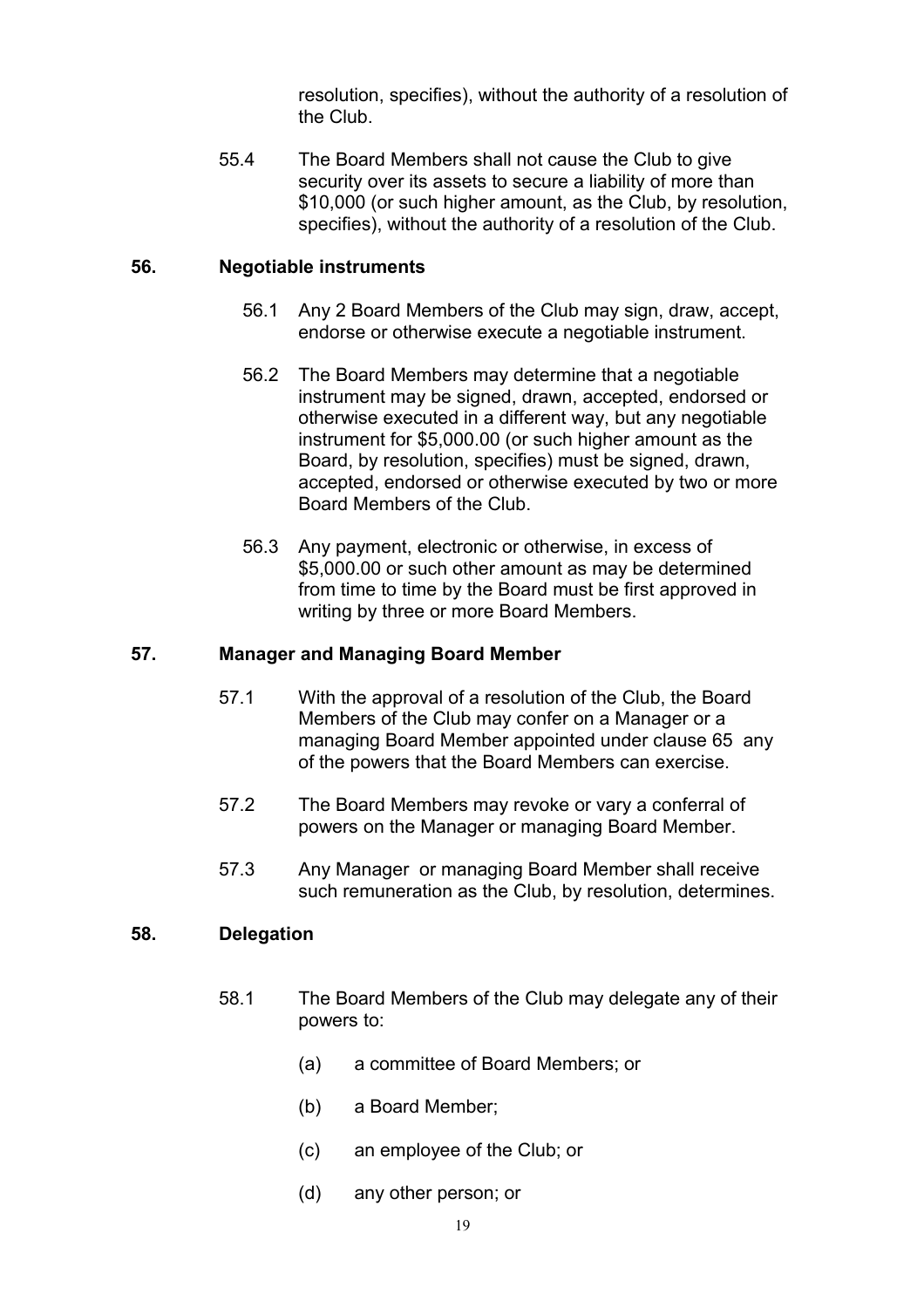(e) a Committee comprising one or more Board Members, employees or other persons (whether Members of the Club or not).

Note: The delegation must be recorded in the Club 's minute book.

- 58.2 The delegate(s) must exercise the powers delegated in accordance with any directions of the Board Members.
- 58.3 The exercise of the power by the delegate is as effective as if the Board Members had exercised it.
- 58.4 The internal procedures and processes of any delegate shall, so far as practicable, be as if it were the full Board of Members.
- 58.5 Unless expressly provided for in the delegation, in any delegate committee:
	- No resolution of the delegate committee shall have force or be binding unless it is confirmed by the Board.
	- Non-Members of the Club shall not be entitled to vote in the proceedings of the delegate committee.
	- No person who is not a Board Member shall be entitled to chair a meeting of the delegate committee if a Board Member is present and willing to act as Chair.

# **59. Number and Classification of Board Members**

- 59.1 Until the Club otherwise determines, the Club must have no more than 11 Board Members. Of these Board Members, one shall be eligible to hold office as President, one as Vice-President, one as Treasurer and one as Secretary.
- 59.2 For the avoidance of doubt, the Board Member holding office as Secretary under this provision is not necessarily the Statutory Secretary appointed by the Board Members.
- 59.3 The Club may, by resolution, with effect as from the next General Meeting, increase or reduce the number of Directors allowed by Clause 59.1.

#### **60. Who can be a Board Member**

Only an individual who is a Member of the Club may be appointed and/or continue as a Board Member of the Club. The individual must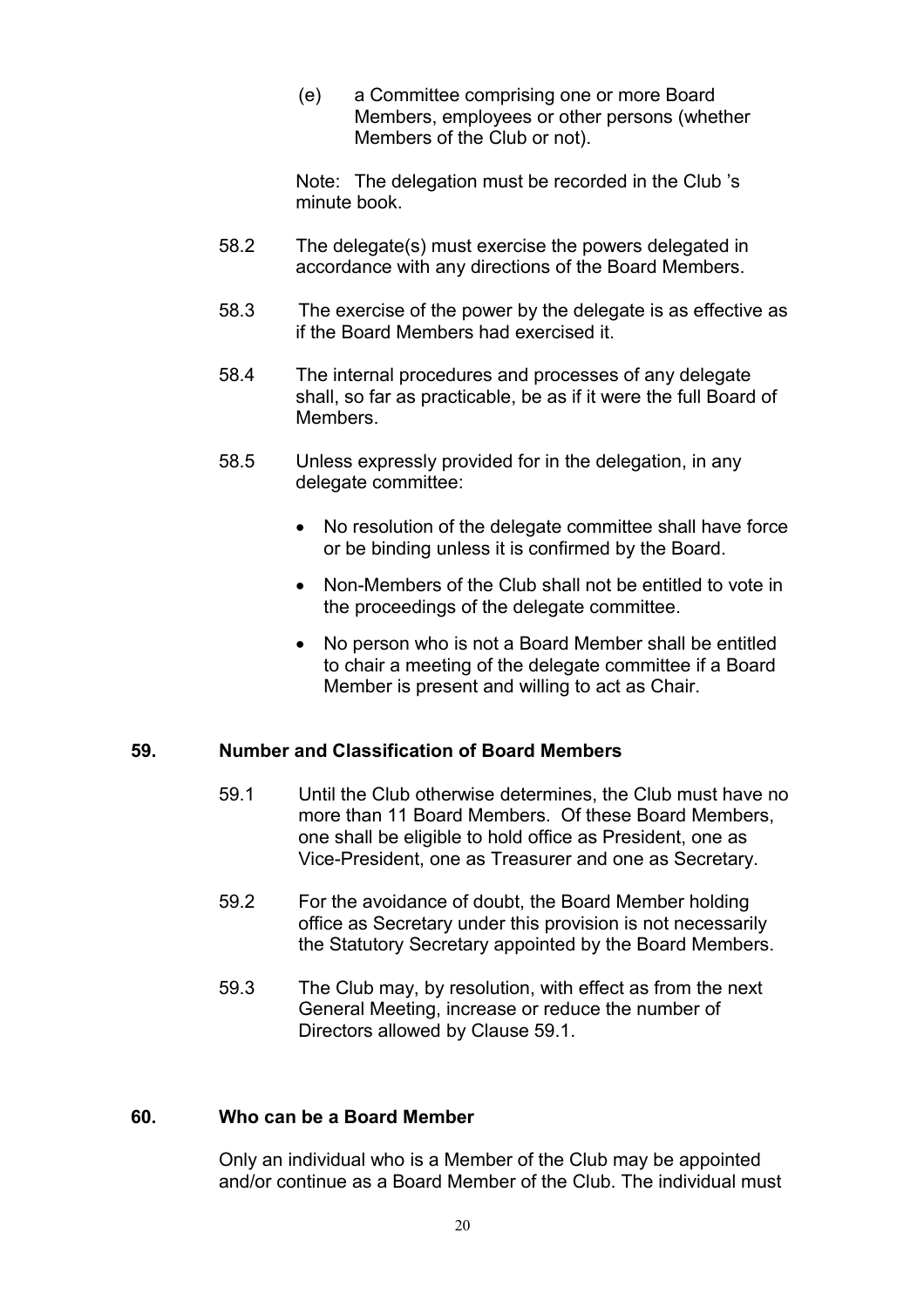give a signed consent to act as Board Member of the Club before being appointed.

# **61. Who can be President**

- 61.1 No person shall hold office as President for more than 2 successive terms (or 3 successive terms if those 3 terms are, in total, less than 800 days).
- 61.2 The Club may, by special resolution, extend the period for which the same person can hold office as President for one further term at a time.
- 61.3 When a person is prohibited by this provision from holding office as President, he or she shall not be eligible to again hold office as President until 350 days have passed since he or she last held office as President.

#### **62. Special rules for the appointment of two or more Board Members**

- 62.1 A resolution passed at a general meeting of the Club appointing or confirming the appointment of 2 or more Board Members is void unless:
	- (a) the meeting has resolved that the appointments or confirmations may be voted on together; and
	- (b) no votes were cast against the resolution.
- 62.2 This section does not affect:
	- (a) a resolution to appoint Board Members by an amendment to the Club 's constitution; or
	- (b) a ballot or poll to elect 2 or more Board Members if the ballot or poll does not require Members voting for 1 candidate to vote for another candidate.
- 62.3 For the purposes of clause 62.2(b), a ballot or poll does not require a member to vote for a candidate merely because the Member is required to express a preference among individual candidates in order to cast a valid vote.

#### **63. Club may appoint a Board Member**

- 63.1 The Club may appoint a person as a Board Member by resolution passed in general meeting.
- 63.2 A Board Member may only be appointed as follows—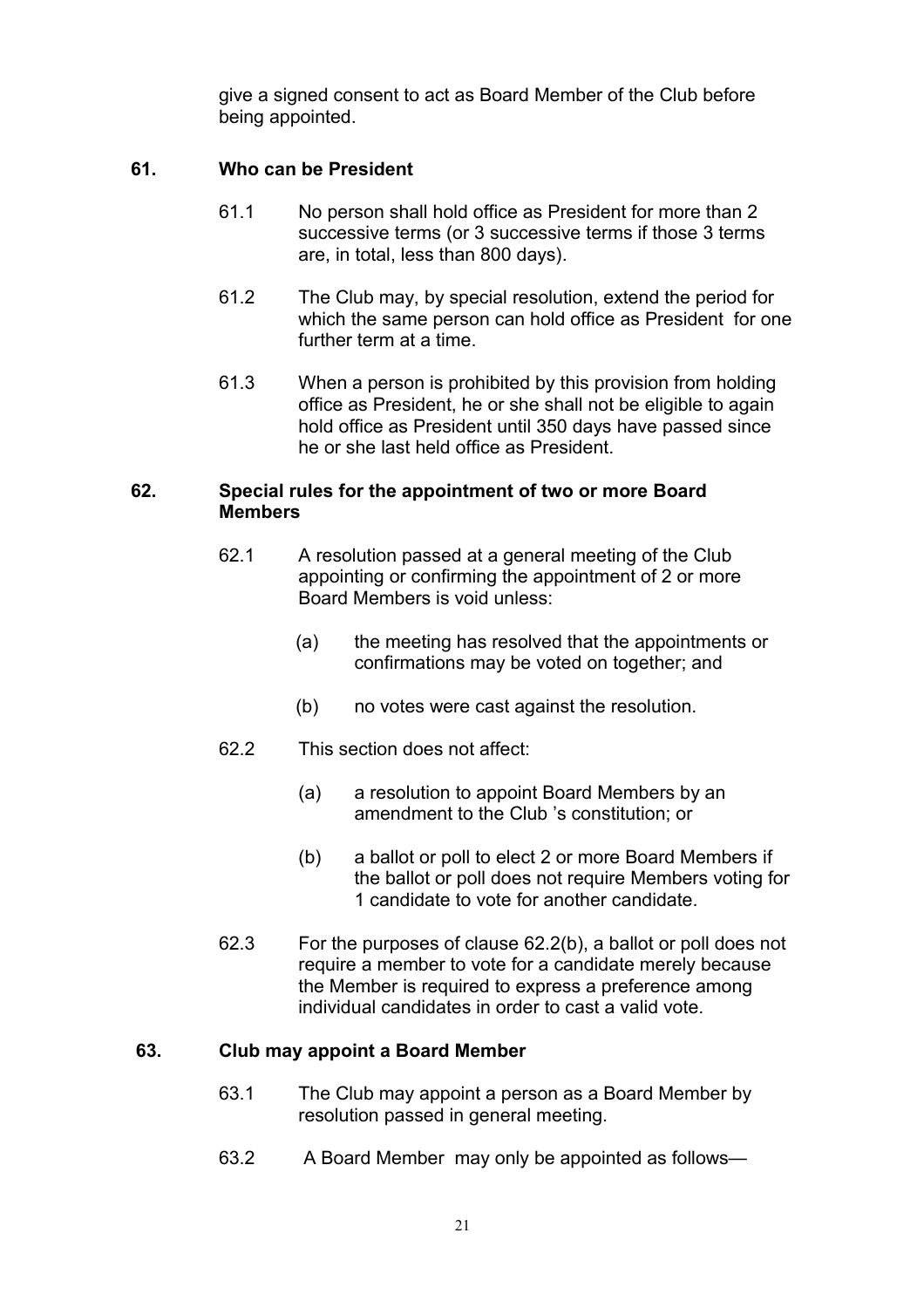- (a) any 2 Members of the Club may nominate another Member (the *candidate*) to serve as a Board Member;
- (b) the nomination must be—
	- (i) in writing;
	- (ii) signed by the candidate and the Members who nominated him or her;
	- (iii) state whether the candidature is for one or more of the President, Vice-President, Treasurer or Secretary;
	- (iii) given to the Club at least 21 days before the general meeting at which the election is to be held;
- (c) if, at the start of the election meeting, there are not enough candidates nominated, nominations may be taken from the floor of the meeting without any other formalities (provided the candidate has complied with any requirements imposed by the Act, including giving consent in writing).
- 63.3 Board Members are to be elected in the following order: President, Vice-president, Treasurer, Secretary, other Board Members.
- 63.4 If
	- (a) the number of candidates who qualify for an office does not exceed the number of persons to be elected at the close of qualifying, or
	- (b) those remaining after the withdrawal of candidates before the election does not exceed the number of persons to be elected,

they are declared elected as unopposed candidates and their name shall not appear on the ballot.

- 63.5 In the event of more candidates being nominated for an office than there are vacancies, the election shall be held by secret ballot.
- 63.6 Where a secret ballot is necessary, it shall be held and conducted as follows:
	- (a) the President (or such other person, if any, determined by the Board) is to determine the order in which the names of candidates are set out on the voting paper by drawing lots. The drawing of lots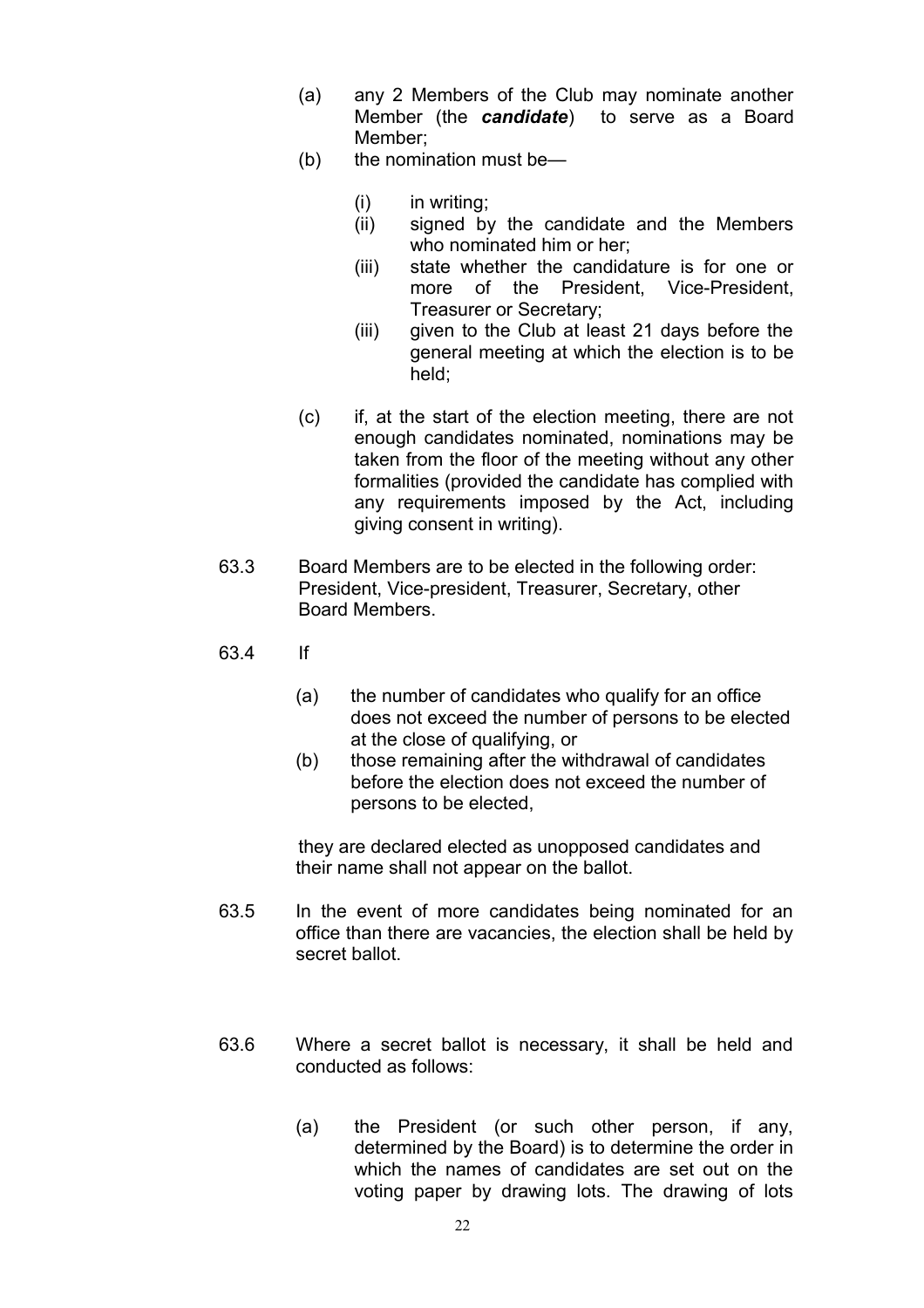shall take place at the Club in public view, at a time and place announced to Members present at the Club's premises immediately before or during the holding of a regular bridge playing session that takes place within 1 month prior to the election, or during the holding of the general meeting of the Club.

- (b) two scrutineers shall be chosen by the Chair of the meeting from among the Members who are not candidates for Board membership, and they shall conduct the ballot and shall certify to the Chair the names of the person/s elected;
- (c) if, before the ballot be taken, the number of candidates for any such position is reduced, by withdrawal or otherwise, to the number required to fill the vacancies for that position, that candidate or those candidates remaining shall be declared elected to the position or respective positions by the Chair without ballot:
- (d) A voter is to mark his or her vote on the voting paper by placing the figure 1 in the square opposite the name of the candidate for whom that person votes as his or her first preference. He or she also may give contingent votes for all the remaining candidates by placing the figures 2, 3, 4 (and so on, as the case requires) in the squares opposite their names so as to indicate the order of his or her preference for them.
- 63.7 Where a person nominated as a candidate at an election withdraws his or her nomination:-
	- (a) if his or her withdrawal reduces the number of candidates to a number not exceeding the number of offices to be filled, the scrutineers are to abandon the election and declare the remaining candidates to have been elected; or
	- (b) in any other case, proceed with the conduct of the election, disregarding any votes cast for that person.
- 63.8 The candidate who has received the fewest first-preference votes must be excluded and, unless the exclusion reduces the number of candidates to the number of offices to be filled, each voting paper counted to that candidate must be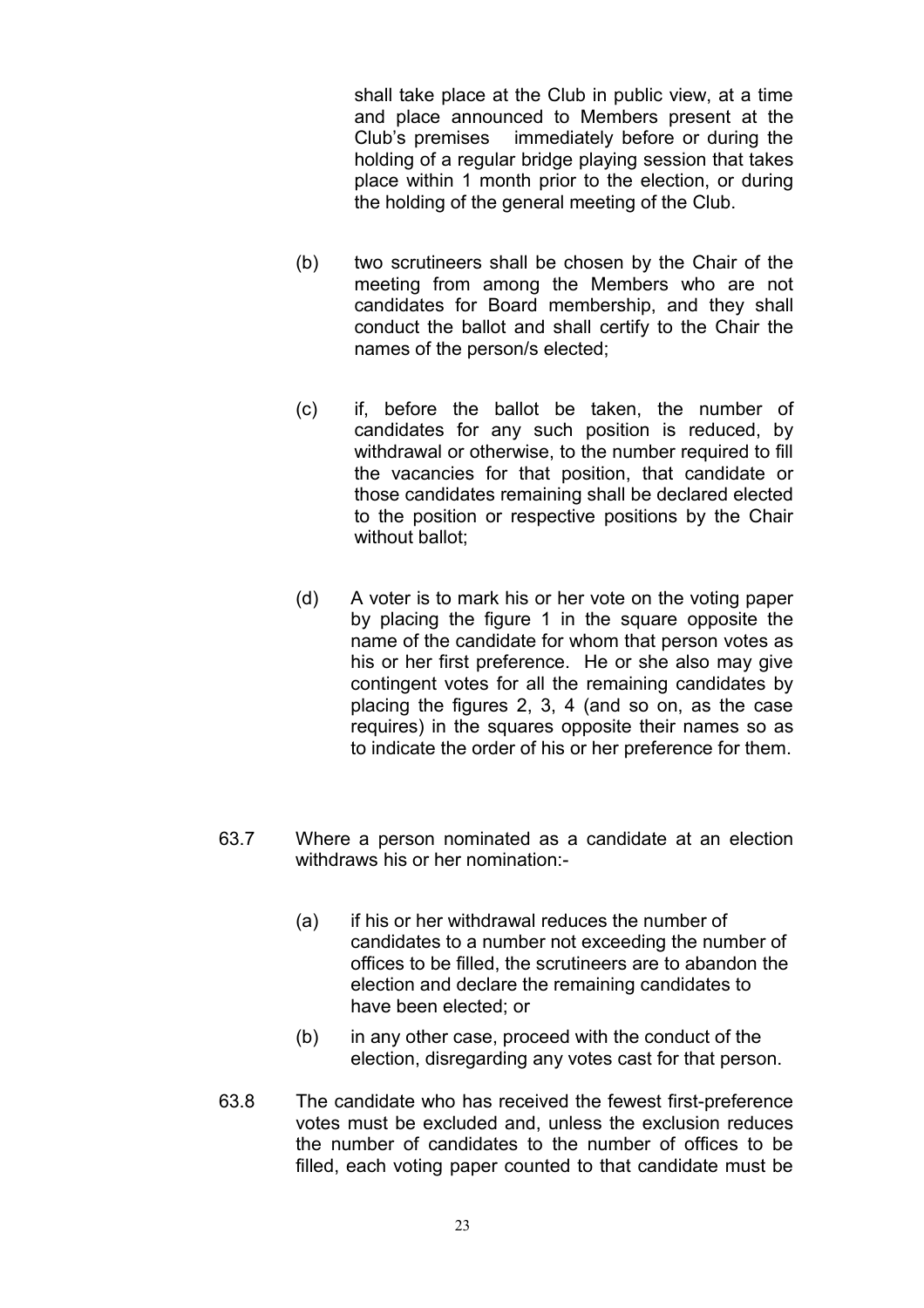counted to the candidate next in order of the voter's preference.

- 63.9 If the number of candidates still exceeds the number of offices to be filled, the process of excluding the candidate who has the fewest votes and counting each of that candidate's voting papers to the unexcluded candidate next in order of the voter's preference must be repeated until the number of candidates remaining equals the number of offices to be filled.
- 63.10 When the number of candidates remaining equals the number of offices to be filled, the scrutineers are to declare those remaining candidates elected.
- 63.11 Where the number of votes cast at an election for 2 or more candidates is the same, the ranking of those candidates is to be determined by lot by the scrutineers.

#### **64. Board Members may appoint other Board Members**

The Board Members of the Club may appoint a person as a Board Member (including the President, Vice President, Treasurer or Secretary) if the relevant position is vacant. This can be either as an addition to the existing Board Members (provided the total number of Board Members does not exceed the maximum number of permitted Board Members), or to fill a casual vacancy. A person can be appointed as a Board Member in order to make up a quorum for a Board Members' meeting even if the total number of Board Members of the Club is not enough to make up that quorum.

#### **65. Appointment of managing Board Member or Manager**

The Directors of the Club may appoint

- (a) 1 or more of themselves to the office of managing Board Member of the Club under Section 201J of the Act, or
- (b) 1 or more third parties to the position of Manager of the Club

for a period not exceeding to the next AGM , and on the terms (other than in respect to remuneration), as the Board Members see fit. Any terms in respect to remuneration must be provided for in a resolution of Members.

#### **66. Alternate Board Members**

66.1 With the other Board Members' approval, a Board Member may appoint an Alternate to exercise some or all of the Board Member's powers for a specified period.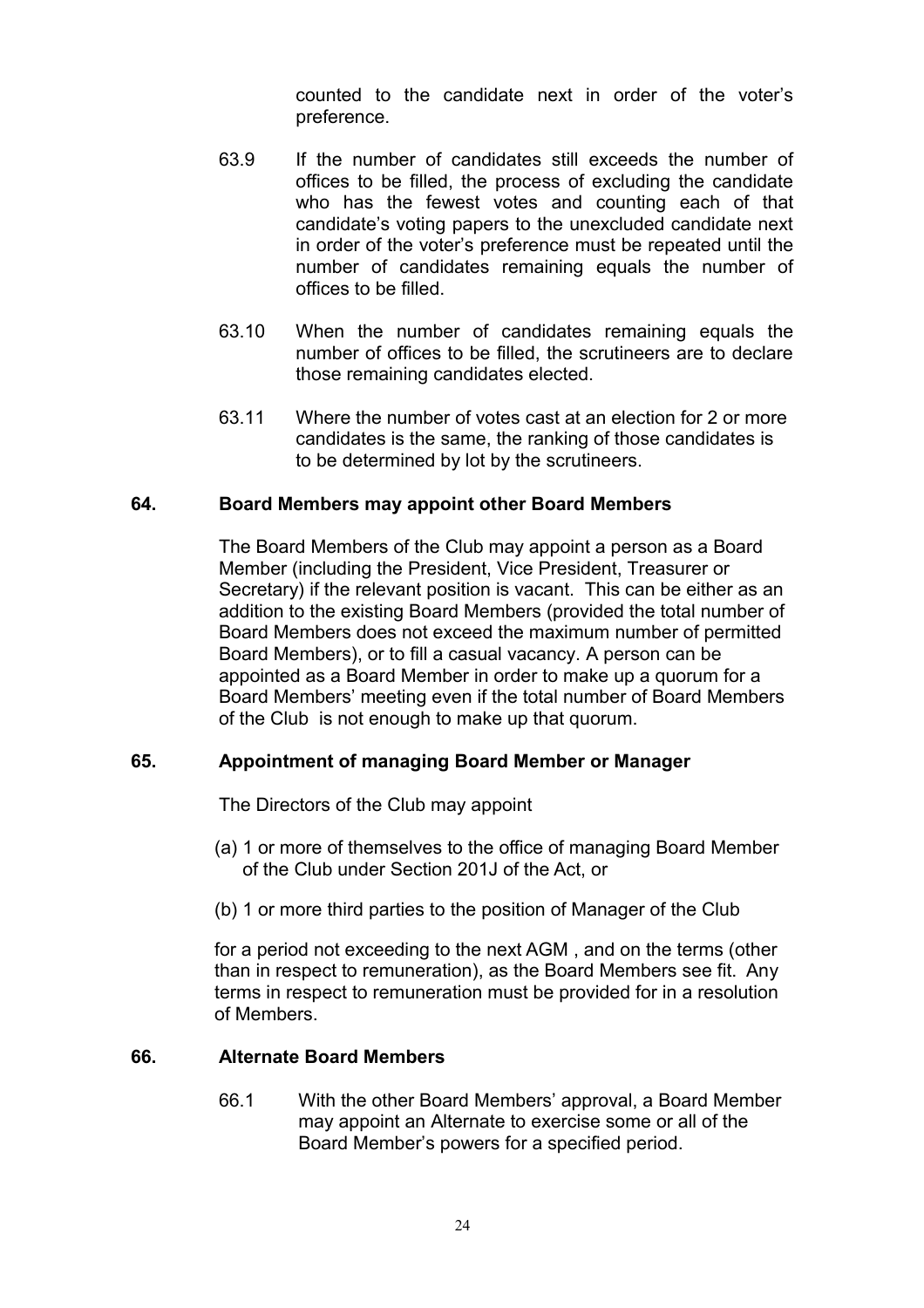- 66.2 If the appointing Board Member requests the Club to give the Alternate notice of Board Members' meetings, the Club must do so.
- 66.3 When an Alternate exercises the Board Member's powers, the exercise of the powers is just as effective as if the powers were exercised by the Board Member.
- 66.4 The appointing Board Member may terminate the Alternate's appointment at any time.
- 66.5 An appointment or its termination must be in writing. A copy must be given to the Club .
- Note: ASIC must be given notice of the appointment and termination of appointment of an alternate (see subsections 205B(2) and (5) of the Act.

# **67. Remuneration of Board Members**

- 67.1 The Board Members of the Club are to be paid the remuneration, if any, that the Club determines by resolution.
- 67.2 The Club may also pay the Board Members' travelling and other expenses that they properly incur:
	- (a) in attending Board Members' meetings or any meetings of committees of Board Members; and
	- (b) in attending any general meetings of the Club; and
	- (c) in connection with the Club's business.

# **Resignation, Retirement or Removal of Directors**

#### **68. Automatic Retirement of Board Members**

A Board Member shall, unless he or she resigns, is removed or otherwise ceases to be a Board Member, remain in office until the election of Board Members at the AGM next held after his or her appointment. At such AGM, each Board Member shall retire, but, subject to this constitution and the Corporations Act, shall be eligible for re-election.

#### **69. Removal by Members**

The Club may by resolution remove a Board Member from office in accordance with Section 203D of the Corporations Act.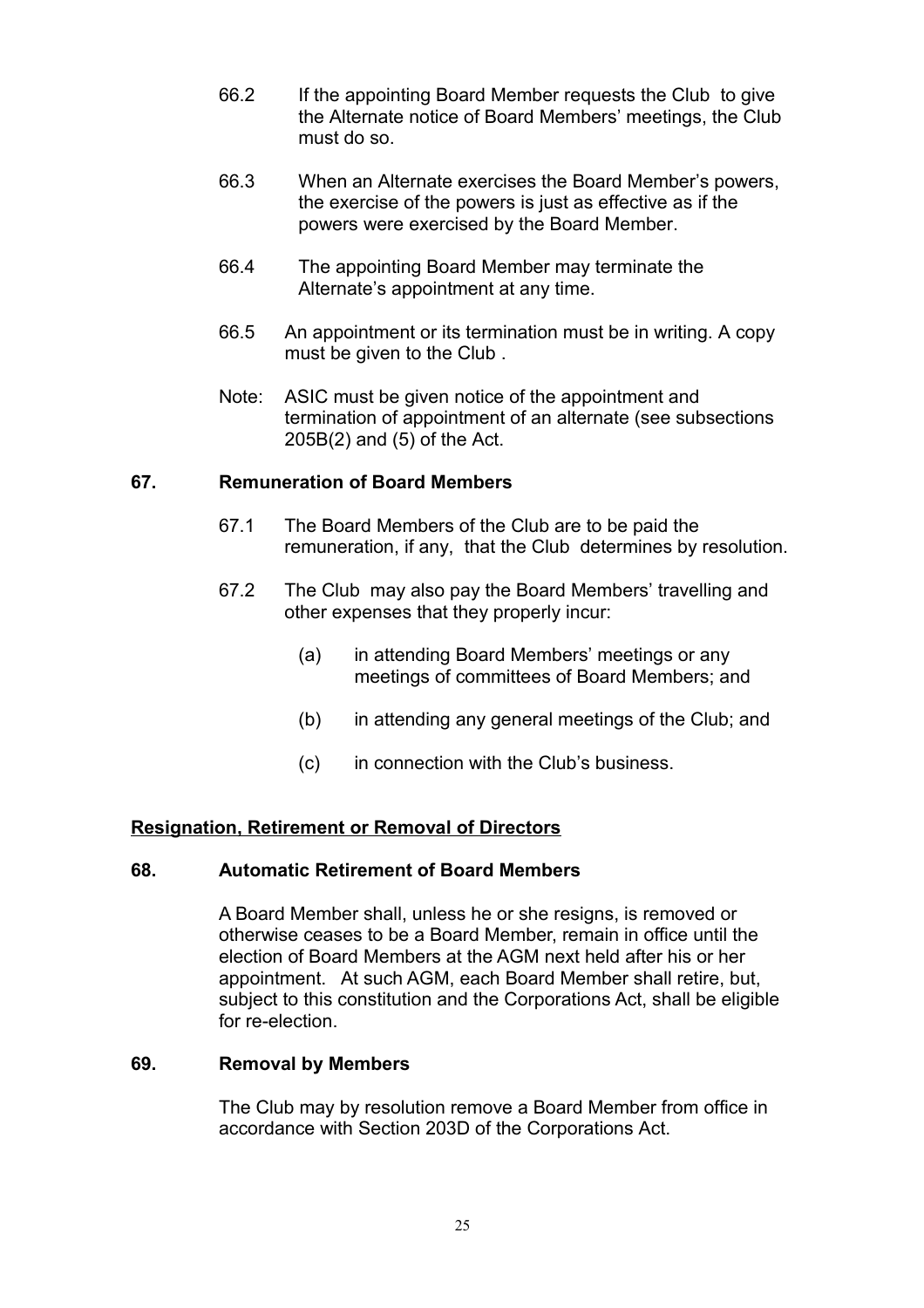# **70. Board Member cannot be removed by other Board Members**

A resolution, request or notice of any or all of the Board Members of the Club is void to the extent that it purports to:

- (a) remove a Board Member from their office; or
- (b) require a Board Member to vacate their office.

# **71. Termination of appointment of Managing Board Member**

- 71.1 A person ceases to be Managing Board Member if they cease to be a Board Member.
- 71.2 The Board Members may revoke or vary an appointment of a Managing Board Member or a Manager appointed under Section 201J

#### **72. Automatic disqualification – Corporations Act**

A person ceases to be a Board Member if he or she is disqualified from being a director under the Corporations Act.

#### **73. Automatic Removal - Failure to attend Board Members' meetings**

A person ceases to be a Board Member if he or she is absent (without permission of the Board Members) for more than 3 months from all meetings of the Board Members held during that period.

#### **74. Resignation and Death**

The office of Board Member shall become vacant if the Board Member:

- (i) resigns their office by notice in writing to the Club;
- (ii) dies

#### **Secretary**

# **75. How Statutory Secretary is appointed**

This constitution recognises that Section 204A of the Act requires the Club to have a secretary, and Section 204D requires the Club's Secretary to be appointed by its Board Members, not its Members. A meeting of Board Members shall be held promptly after any AGM (and preferably on the same day, immediately after the AGM). At such meeting, the Board Members shall consider the appointment of a Secretary for the purposes of Section 204D of the Act, with the appointment of Statutory Secretary to cease when the Statutory Secretary ceases to be Secretary. The Board Members shall consider a resolution appointing the Secretary holding office under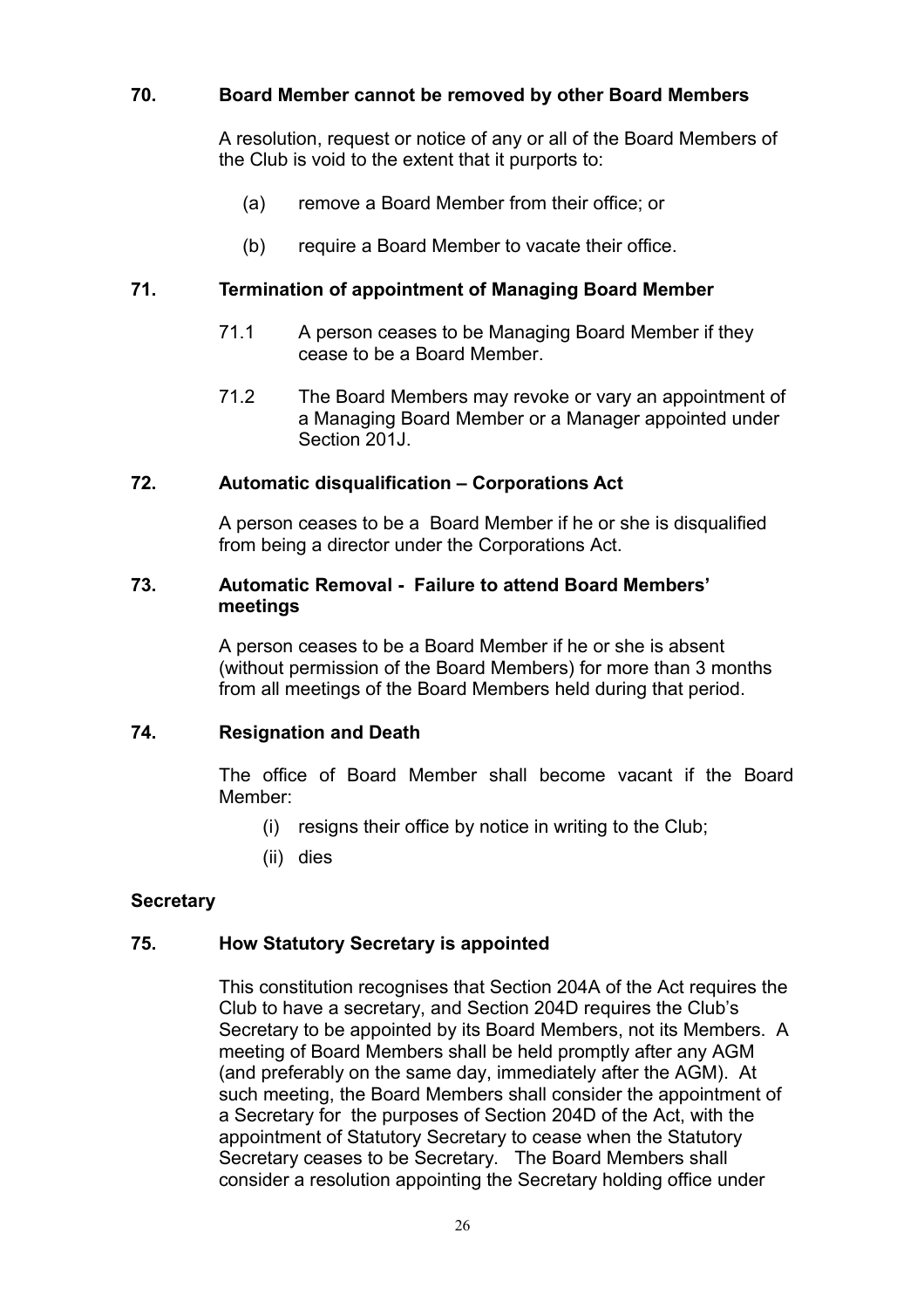clause 59.1 as Statutory Secretary for the purposes section 204D of the Act.

- Note 1: The Club must notify ASIC of the appointment within 28 days (see subsection 205B(1)).
- Note 2: Section 188 deals with the responsibilities of secretaries for contraventions by the Club

# **76. Terms and conditions of office of the Statutory Secretary**

The Club's Statutory Secretary appointed under Section 204D holds office (as Statutory Secretary) on the terms and conditions (other than in respect to remuneration), as the Board Members see fit. Any terms in respect to remuneration must be provided for in a resolution of Members.

#### **Duties**

77. The Secretary shall perform the duties prescribed for him or her by the Board. It shall, in particular, be the duty of the Secretary to ensure that a register of Members showing their names and addresses is maintained. This task may be delegated to be carried out by a Member appointed by the Board.

#### **BOARD MEMBERS MEETINGS**

#### **78. Circulating resolutions**

- 78.1 The Board Members of the Club may pass a resolution without a Board Members' meeting being held if all the Board Members entitled to vote on the resolution sign a document containing a statement that they are in favour of the resolution set out in the document.
- 78.2 Separate copies of a document may be used for signing by Board Members if the wording of the resolution and statement is identical in each copy.
- 78.3 The resolution is passed when the last Board Member signs.
- Note: Passage of a resolution under this section must be recorded in the Club 's minute books.

#### **79. Calling Board Members' meetings**

79.1 A Board Members' meeting may be called by a Board Member giving reasonable notice individually to every other Board Member.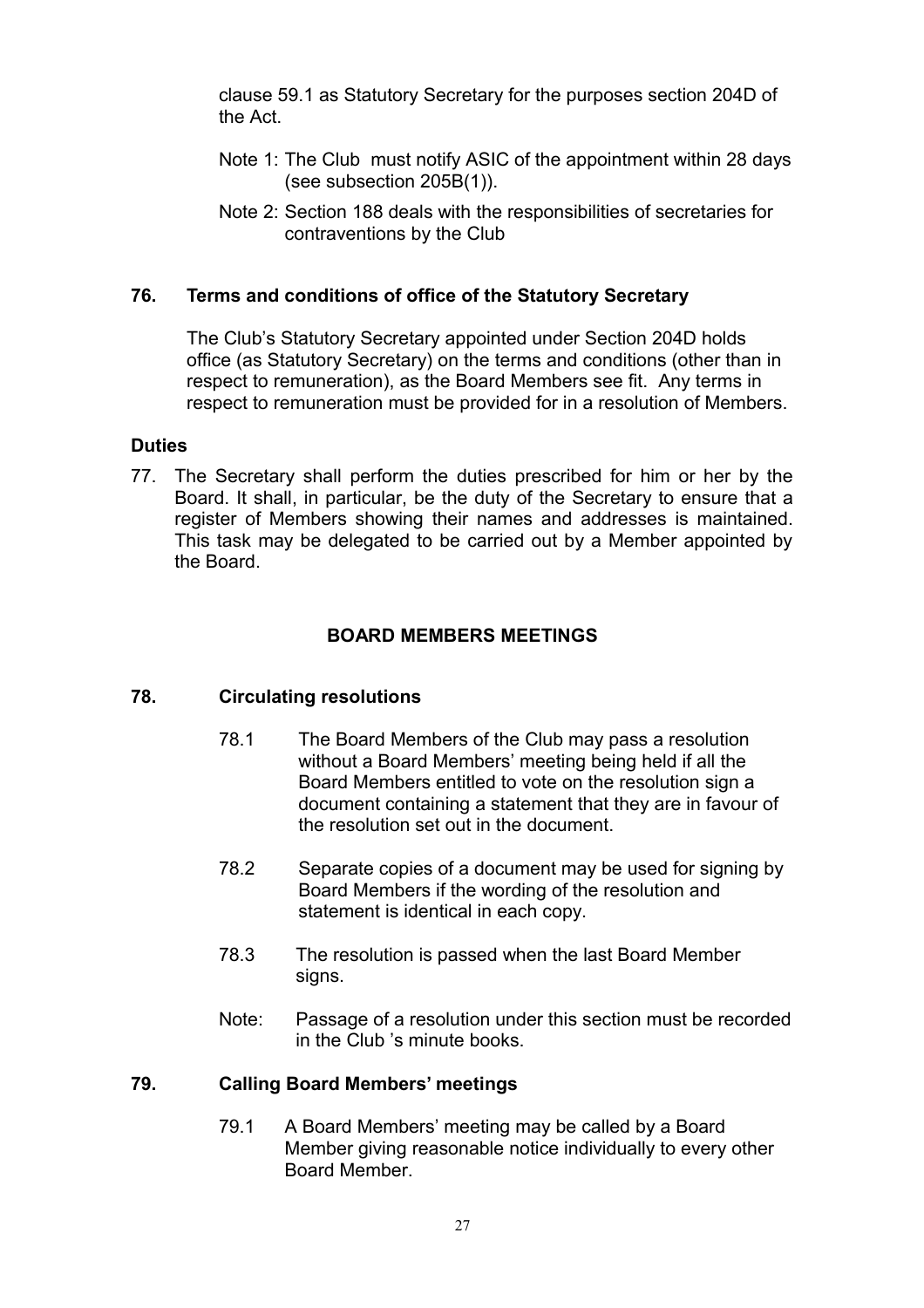- Note: A Board Member who has appointed an alternate Board Member may ask for the notice to be sent to the alternate Board Member.
- 79.2 The Board Members may resolve to hold Board Members meetings periodically at the same day of each month (for instance on the second Wednesday of each month or on the  $10<sup>th</sup>$  day of each month) at the same time and place. In that case, meetings are called automatically in accordance with such resolution and it shall not be necessary to give notice of individual meetings.

A resolution to hold meetings at the same day of each month at the same time and place may be varied or repealed from time to time .

# **80. Frequency of Board Members' meetings**

80.1 A Board Members' meeting shall, unless otherwise determined by the Club by resolution, be held at least once a month from February to December each year.

# **81. Use of technology**

- 81.1 A Board Members' meeting may be called or held using any technology consented to by all the Board Members. The consent may be a standing one. A Board Member may only withdraw their consent within a reasonable period before the meeting.
- 81.2 A Board Member who participates in a meeting under clause 81.1 is taken to be present at the meeting.

# **82. Chairing Board Members' meetings**

- 82.1 The President (or if he or she is not available or declines to act, the Vice-President) is to chair meetings of Board Members unless the Board Members elect some other Board Member to chair their meetings.
- 82.2 The Board Members may elect a Board Member to chair their meetings. The Board Members may determine the period for which Board Member is to be the Chair.
- 82.3 The Board Members must elect a Board Member present to chair a meeting, or part of it, if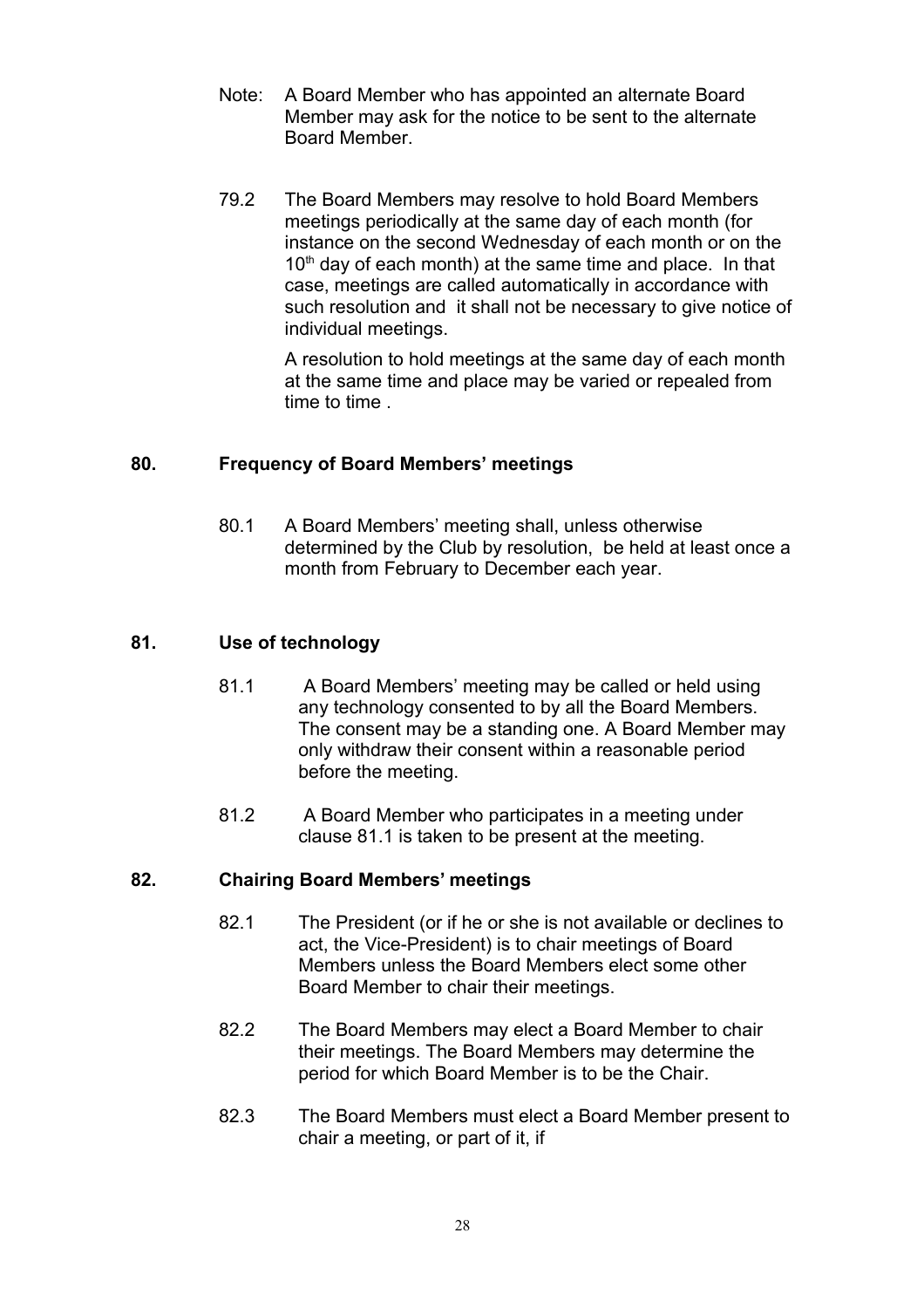- (a) the President (or if he or she is not available or declines to act, the Vice President) should chair the meeting but is not available or declines to act, or
- (b) a previously elected Chair is not available or declines to act,

for the meeting or the part of the meeting.

# **83. Quorum at Board Members' meetings**

The quorum for a Board Members' meeting is 50% of the number of Board Members and the quorum must be present at all times during the meeting.

# **84. Passing of Board Members' resolutions**

- 84.1 A resolution of the Board Members must be passed by a majority of the votes cast by Board Members entitled to vote on the resolution.
- 84.2 The Chair has a casting vote if necessary in addition to any vote they have in their capacity as a Board Member.
- Note: The Chair may be precluded from voting, for example, by a conflict of interest.

#### **SEAL**

- 85. The Club may have a Common Seal, which shall be kept in the safe custody of the Secretary at the office for the time being of the Club.
- 86. The Seal shall not be affixed to any instrument except by the authority of a resolution of the Board of Board Members and in the presence of any two (2) Board Members of the Club or any one (1) Board Member and countersigned by any one (1) Secretary or such other persons as the Board Members appoint for the purpose or in such other manner as the Board Members may from time to time determine. If the Seal is affixed without the authority of the Board Members the affixing of the Seal shall nevertheless be valid and shall bind the Club if such affixation of the Seal is subsequently ratified by the Board Members at any time thereafter.

# **ACCOUNTING AND REPORTING OBLIGATIONS**

- 87. The Club must keep, in accordance with Section 286 of the Act, written [financial records](http://www.austlii.edu.au/au/legis/cth/consol_act/ca2001172/s9.html#financial_records) (as defined by Section 9) that:
	- (a) correctly record and explain its [transactions](http://www.austlii.edu.au/au/legis/cth/consol_act/ca2001172/s9.html#transaction) and financial position and performance; and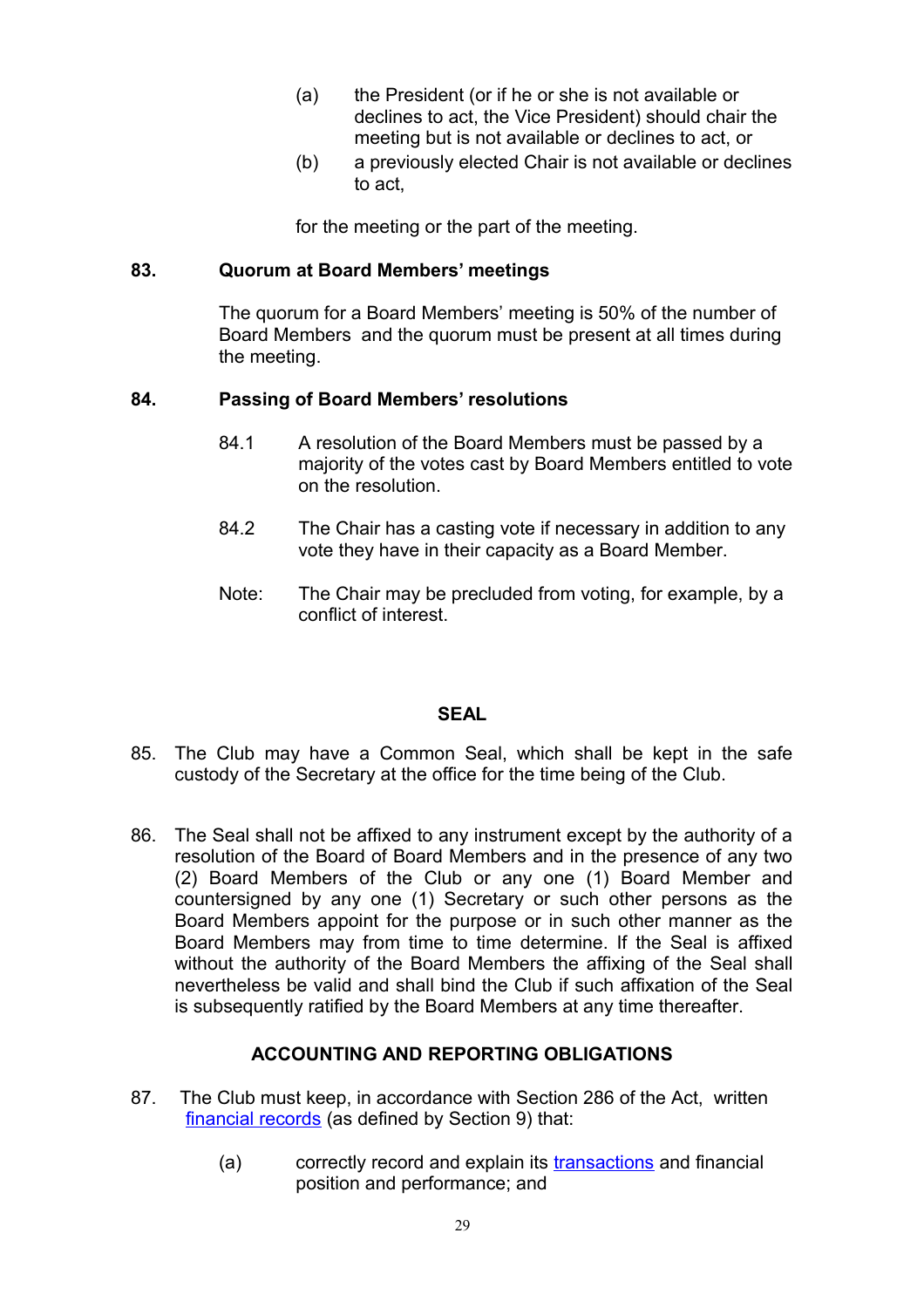- (b) would enable true and fair [financial statements](http://www.austlii.edu.au/au/legis/cth/consol_act/ca2001172/s9.html#financial_statements) to be prepared and [audited.](http://www.austlii.edu.au/au/legis/cth/consol_act/ca2001172/s9.html#audit)
- 88. The [financial records](http://www.austlii.edu.au/au/legis/cth/consol_act/ca2001172/s9.html#financial_records) must be retained for 7 years after the [transactions](http://www.austlii.edu.au/au/legis/cth/consol_act/ca2001172/s9.html#transaction) covered by the records are completed.
- 89. The Treasurer shall affix to a notice Board in the playing area at the Club's premises
	- (a) within 14 days after each monthly Board meeting, a report of the receipts and payments for the preceding month (or for December and January, if no monthly Board meeting was held in January), which report shall remain posted until replaced by the next month's report of receipts and payments.
	- (b) At least 4 days immediately before any AGM a copy of the statement of financial position (balance sheet), statement of financial performance (profit and loss account), and statement of cash flows for the last financial year prior to the AGM. The financial year's figures shall have comparative figures for the preceding period.
- 90. Copies of these documents shall be made available upon written request by a Member received by the Club during the time the documents are required to be affixed to the Notice Board. If copies are requested otherwise, reasonable notice thereof must be given and the Club may impose a reasonable charge for the copies.

#### **91. Club or Board Members may allow Member to inspect books**

- 91.1 A Member may be permitted:
	- (a) by a resolution passed at a general meeting, or
	- (b) by any two Board Members of the Club (by a written determination signed by the relevant Board Members)

to inspect (and/or take copies of) books of the Club.

91.2 Such authorisation may require the Member to pay the costs of the inspection or copying of books and if so, may require the Member to pay the Club a deposit of the estimated costs of providing such facilities, including the time costs (at a reasonable commercial rate) of persons to supervise the inspection and/or copying.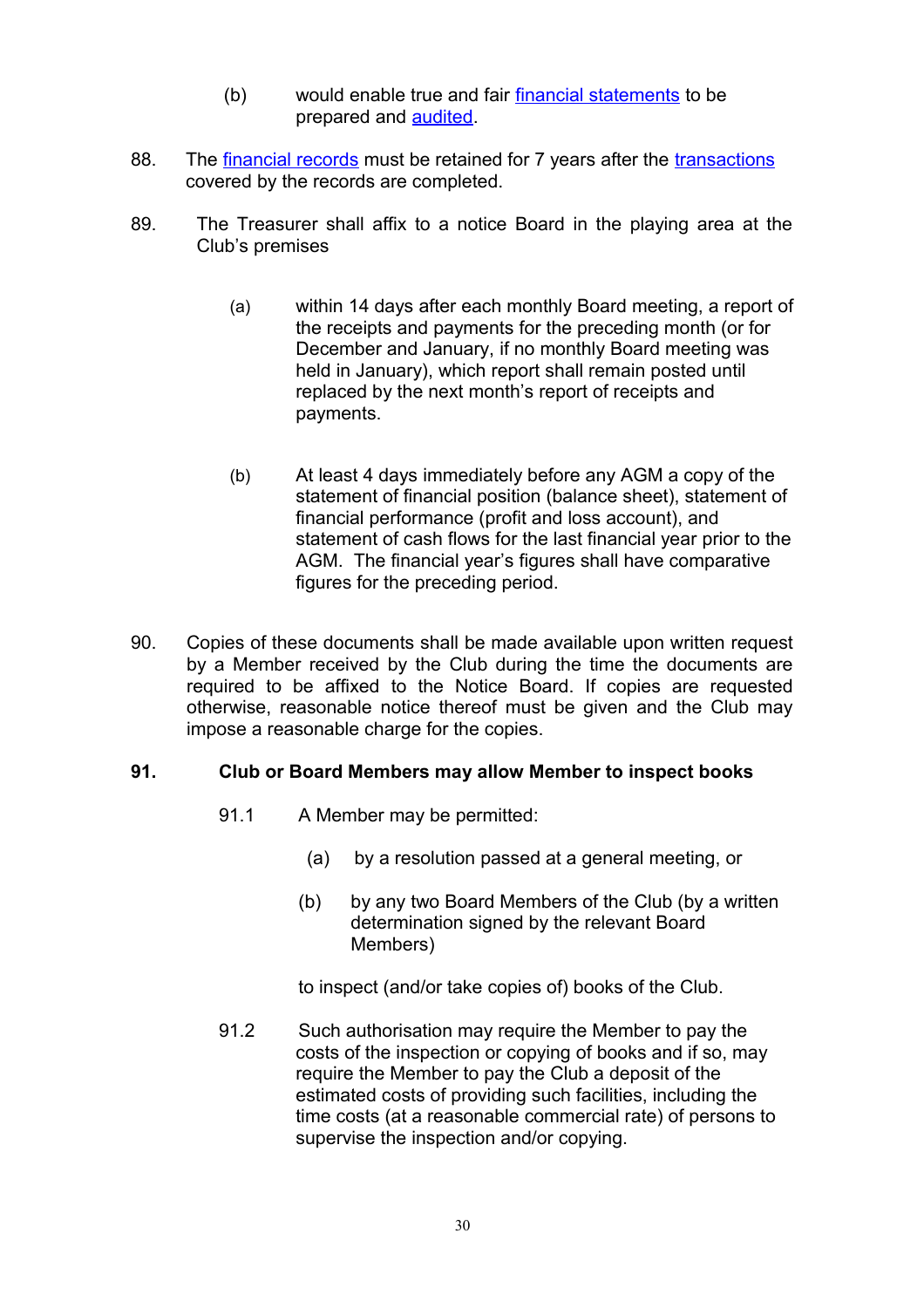#### **NOTICES**

92**.** Any notice to be given under this Constitution shall be deemed to be duly given on the day, if handed to the person to whom the notice is given personally, or if emailed or if left at his address as appearing in the Club Register or if posted to him by pre-paid post, addressed to him at such address.

Any notice so posted shall be deemed to be received on the third business day after the day following the postal thereof, and one business day after the notice was emailed.

93. If a Member has no registered address in Australia or has not supplied to the Club an address within Australia for the giving of notices, to them, a notice addressed to them and placed on the Club's notice Board shall be deemed to be duly given to them one business day after the notice appears on the notice Board. This does not limit any other way a notice may be given to the Member.

#### **WINDING UP**

- 94. In the event of the Club being dissolved/deregistered, the amount that remains after such dissolution/deregistration and the satisfaction of all debts and liabilities shall be transferred to another organisation with similar purposes which is not carried on for the profit or gain of its individual Members.
- 95. If permitted by Clause 94, the amount shall be transferred to the Queensland Bridge Association Inc.
- 96. If Clause 94 does not permit the amount to be transferred to the Queensland Bridge Association Inc. it shall be transferred to some organisation permitted by Clause 94 that the Club determines.

#### **INDEMNITY**

- 97. Every Board Member and every manager and officer of the Club or any other person (whether an officer of the Club or not) employed by the Club for the time being shall be indemnified out of the assets of the Club against any liability incurred by them in defending any proceedings, whether civil or criminal brought against them in respect to the lawful business of the Club, in which judgment is given in their favour or in which they are acquitted or in connection with any application under the Act in which relief is granted to them by the Court in respect of any negligence, default, breach of duty or breach in trust.
- 98. Subject to the provisions of the Act every Board Member and every manager and officer of the Club or any other person (whether an officer of